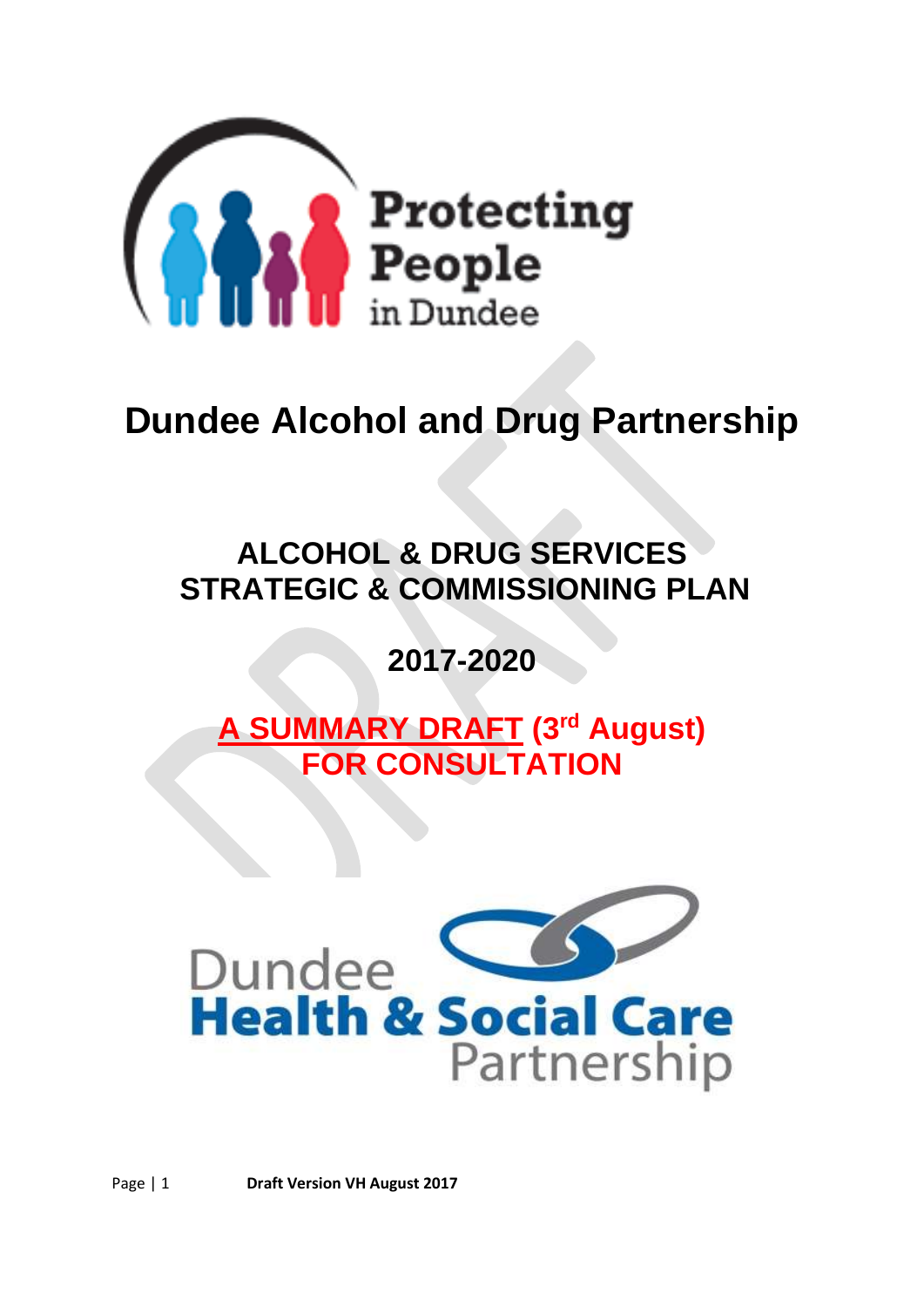# **1. WHY DO WE NEED A PLAN?**

The Alcohol & Drugs Strategic and Commissioning Plan (2017-2020) presents a way forward for developing and improving the responses to the impact of substance misuse in Dundee.

This Plan proposes an approach that is focused on the prevention of substance misuse. It responds to the issues experienced by individuals affected by their own substance misuse, their families and children. It also responds to the issues experienced by communities as a result of substance misuse, including the increase of alcohol consumption by the general population.

More specifically, this plan focuses on improving responses to protect children and young people affected by parental substance misuse, increase the focus on early intervention and avoiding the escalation of issues, strengthening the multi-agency pathways to recovery services and working jointly with local communities to protect them from harm.

### **A shared vision for Dundee:**

*People in Dundee thrive within safe, nurturing and inclusive communities supported by effective alcohol and drug services that focus on prevention, protection, resilience and recovery* 

This shared vision effectively represents the core ideals that give this Plan a shape and direction for the future.

# **Key Priorities**

The plan is shaped around four distinctive themes that refer to priority areas for development and improvement. These themes also form the basis of the developing Local Outcome Improvement Plan for Dundee. This means that developments in this area of work tie up with the range of other associated challenges including poverty, employment, housing, health and wellbeing.

# **Key Actions**

These are all the service improvements and programmes of change brought together in the Plan that will result in better outcomes for people who need services and for the communities in Dundee.

It is here that citizens of Dundee can make a difference to this Plan - through expressing their views and sharing their experience.

Section 2 below *'Conversations with You'* explains how we will ensure this happens.

**Table 1 below:** provides a simple representation, an overview of this Plan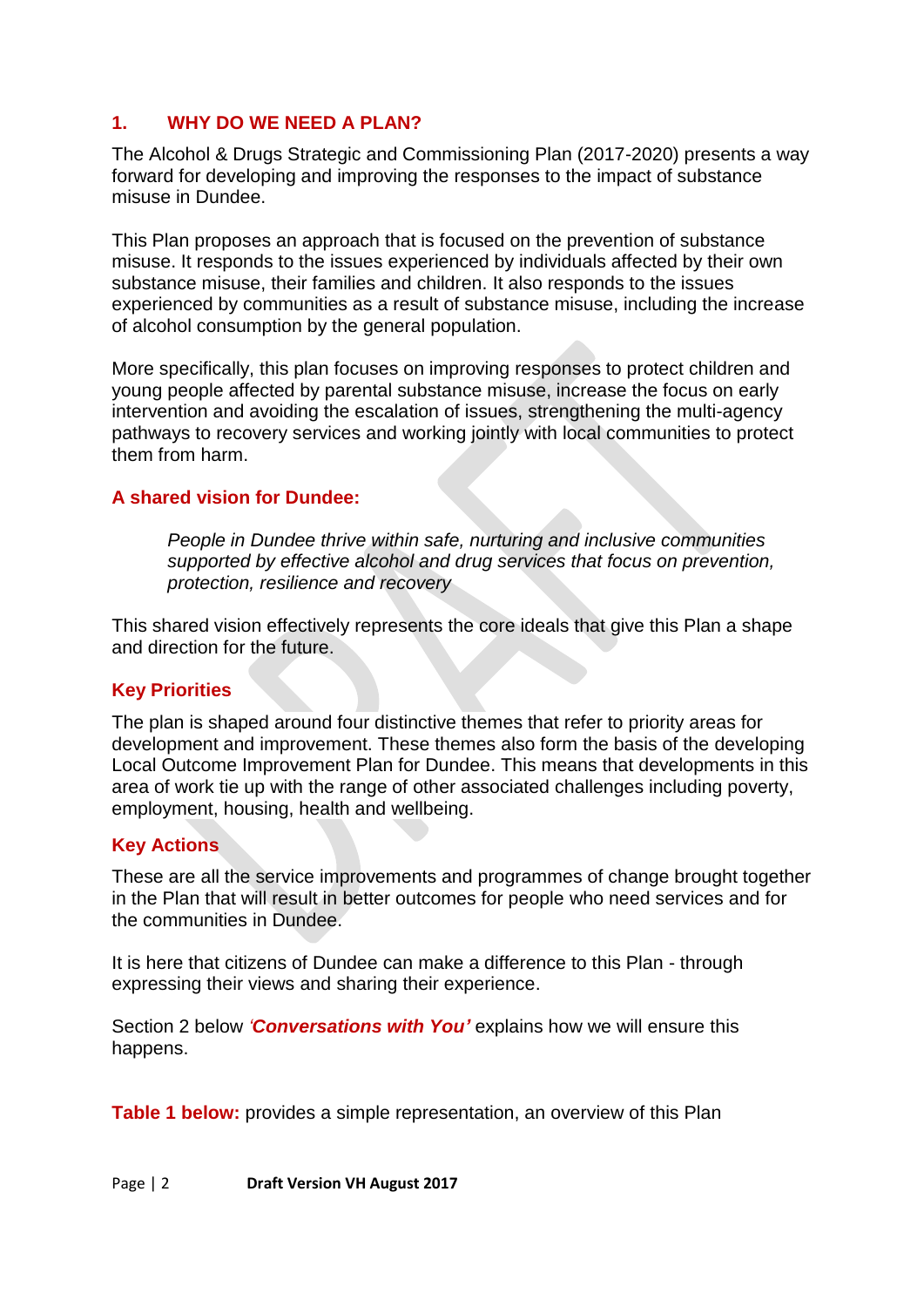# **Table 1: Overview of this Plan**

| <b>Priority 1</b>                                                                                                                                                                                           | <b>Priority 2</b>                                                                                                                               | <b>Priority 3</b>                                                                                                                                                                                   | <b>Priority 4</b>                                                                                                                                                  |
|-------------------------------------------------------------------------------------------------------------------------------------------------------------------------------------------------------------|-------------------------------------------------------------------------------------------------------------------------------------------------|-----------------------------------------------------------------------------------------------------------------------------------------------------------------------------------------------------|--------------------------------------------------------------------------------------------------------------------------------------------------------------------|
| <b>Children &amp; Families</b>                                                                                                                                                                              | <b>Prevention &amp; Protection</b>                                                                                                              | <b>Recovery</b>                                                                                                                                                                                     | <b>Safer Communities</b>                                                                                                                                           |
| Children will have improved life chances<br>and are safer where there is a risk of early<br>initiation into alcohol and drug use, or<br>exposure to harm in family settings where<br>substances are misused | An increased investment in prevention<br>activities and early intervention<br>approaches, focusing on children, young<br>people and communities | A well-coordinated and effective<br>Recovery Oriented System of Care with<br>integrated pathways through services<br>that promote health, wellbeing and help<br>people achieve their personal goals | Individuals and communities are<br>knowledgeable about the harmful effects of<br>alcohol overconsumption and drug misuse,<br>and are supported to build resilience |
| <b>Key Actions</b>                                                                                                                                                                                          | <b>Key Actions</b>                                                                                                                              | <b>Key Actions</b>                                                                                                                                                                                  | <b>Key Actions</b>                                                                                                                                                 |
| Improve identification and responses to<br>children at risk of harm from parental<br>substance misuse                                                                                                       | Increase education / prevention activities<br>in schools                                                                                        | Increase access to specialist services<br>by developing clear and efficient<br>pathways                                                                                                             | Manage the availability of alcohol through a<br>revised alcohol overprovision assessment                                                                           |
| Increase the provision of family-focussed<br>services where children are potentially at<br>risk due to parental substance misuse                                                                            | Improve harm reduction services and<br>responses to non-fatal overdoses                                                                         | Improve access to mutual-aid and peer-<br>support recovery groups to help people                                                                                                                    | Ensure a rapid and efficient response to<br>discarded needles                                                                                                      |
| Target and support groups of young<br>people at risk from early initiation into<br>alcohol/drug use                                                                                                         | Improve identification and responses to<br>vulnerable groups, including those at risk<br>of drug death, and commercial sexual<br>exploitation   | avoid relapse<br>Extend the locality-based approach to<br>the provision of substance misuse<br>services                                                                                             | Create a programme of ongoing<br>conversations with local communities to<br>jointly respond to the impact of substance<br>misuse                                   |
|                                                                                                                                                                                                             | Increase the provision of Alcohol Brief<br>Interventions                                                                                        |                                                                                                                                                                                                     |                                                                                                                                                                    |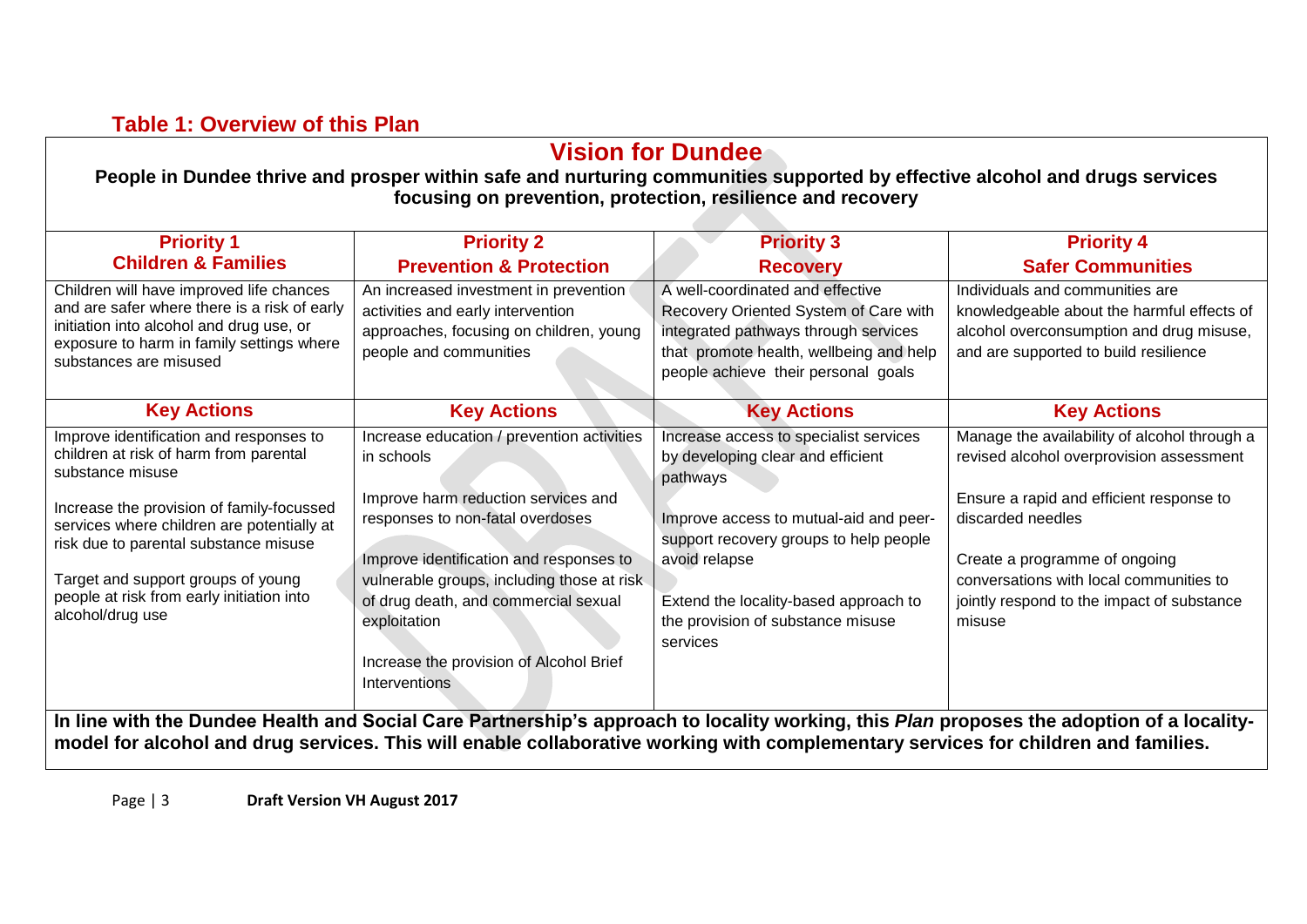# **2. CONVERSATIONS WITH YOU**

The writing of this Plan has been shaped and informed by the views and contributions of a number of stakeholders with a high interest and influence in the improvement programme for services.

We have held conversations with the following groups in relation to the Plan:

- People who use services
- Their carers and families
- Children in families where substance misuse is present
- Children and young people
- Peer Workers and Volunteers
- Drug & Alcohol Workforce
- Community Representatives
- Elected Members

### **Consultations to inform the development & implementation of the Plan:**

- Online Survey open to all citizens of Dundee (July August 2017)
- Questionnaires and suggestion boxes in service areas (July August 2017)
- Face to face conversations (ongoing)
- Focus groups (ongoing)
- Engagement Event for key partners and service providers (26 May 2017)
- Seminars and meetings with elected Members (from June 2017 onwards)

We will keep up these conversations with as many people as possible throughout the continuing development and implementation of the Plan.

# **Timeline for the conversations, tasks, stages and process**

The development of an effective Plan that will make a real difference needs to go through a number of processes over time. The production necessarily involves consultation with a great number of people and a number of information gathering tasks, analysis and formulation of actions.

**Table 2.1 below:** This shows a summary of the route map through the planning development process over real time.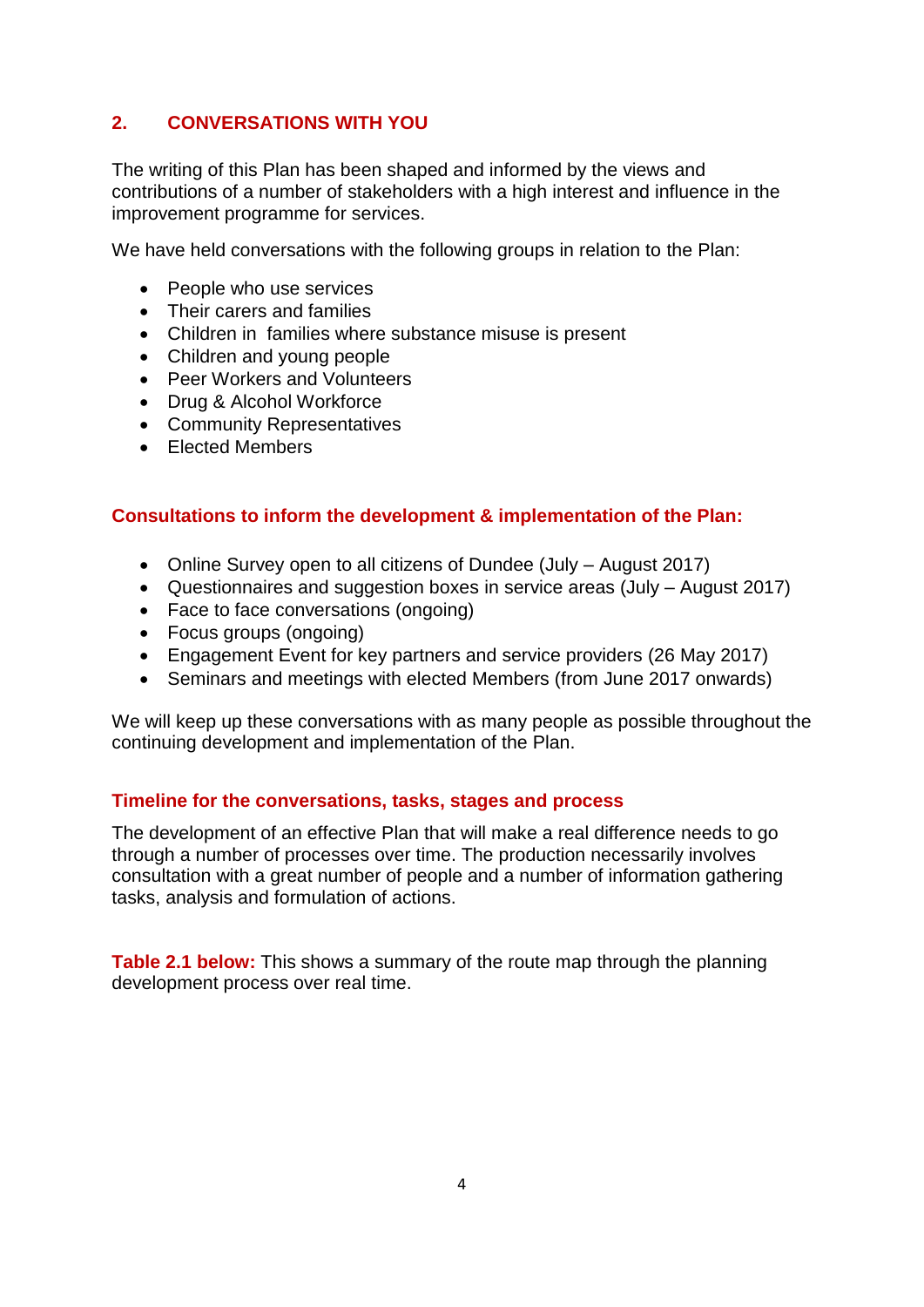# Table 2.1 Timeline for the Conversations with You **Drafting the Plan Stakeholder Consultation Route Map 2017**

| <b>Planning Tasks &amp; Processes</b>                                                                                                                              | <b>April</b> | <b>May</b>                                                                                                        | June | July | Aug                                                                        | <b>Sept</b> | Oct                                                     | <b>Nov</b> | <b>Dec</b>                            |
|--------------------------------------------------------------------------------------------------------------------------------------------------------------------|--------------|-------------------------------------------------------------------------------------------------------------------|------|------|----------------------------------------------------------------------------|-------------|---------------------------------------------------------|------------|---------------------------------------|
| Write the 1 <sup>st</sup> Draft Strategic &<br><b>Commissioning Plan</b>                                                                                           | СŒ           |                                                                                                                   |      |      |                                                                            |             |                                                         |            |                                       |
| Consult the 'High Interest / High Influence'<br><b>Stakeholders at an Engagement Event</b>                                                                         |              | <b>Stakeholder</b><br>Event 26/05/17                                                                              |      |      |                                                                            |             |                                                         |            |                                       |
| Write the 2 <sup>nd</sup> Draft of the Strategic &<br>Commissioning Plan & Summary version -<br>Inc. Stakeholder Feedback                                          |              |                                                                                                                   | CUU  |      |                                                                            |             |                                                         |            |                                       |
| Establish new joint planning arrangements<br>Set up a Strategic Planning Group (SPG) -<br>with wide stakeholder representation<br><b>Meet with Elected members</b> |              | <b>Revise &amp; Ratify Governance Arrangements</b><br>ADP and IJB Approval √√<br><b>Meet with Elected Members</b> |      |      | 1 <sup>st</sup> SPG<br><b>Meeting</b><br>03/08/17                          |             |                                                         |            |                                       |
| Consult wider stakeholder groups across<br>the city - Online survey, questionnaires,<br>suggestion boxes, presentations to<br>community groups                     |              |                                                                                                                   |      |      | <b>Full Consultation &amp;</b><br>conversations with<br><b>Communities</b> |             | <b>Final Version of the Plan</b><br>28th September 2017 |            |                                       |
| Write final draft version of Strategic &<br><b>Commissioning Plan - Incorporating all</b><br>stakeholder feedback, views and ideas                                 |              |                                                                                                                   |      |      |                                                                            | CIII        |                                                         |            |                                       |
| Sign off the final version, publish and<br>implement the Strategic & Commissioning<br>Plan (2017-2020)                                                             |              |                                                                                                                   |      |      |                                                                            |             | Sign off<br><b>IJB 31/10/17</b><br>ADP 22/11/17         |            | Implement &<br><b>Review Annually</b> |

**Key Milestones**  $\overline{\mathcal{M}}$  Re-drafting the plan following consultations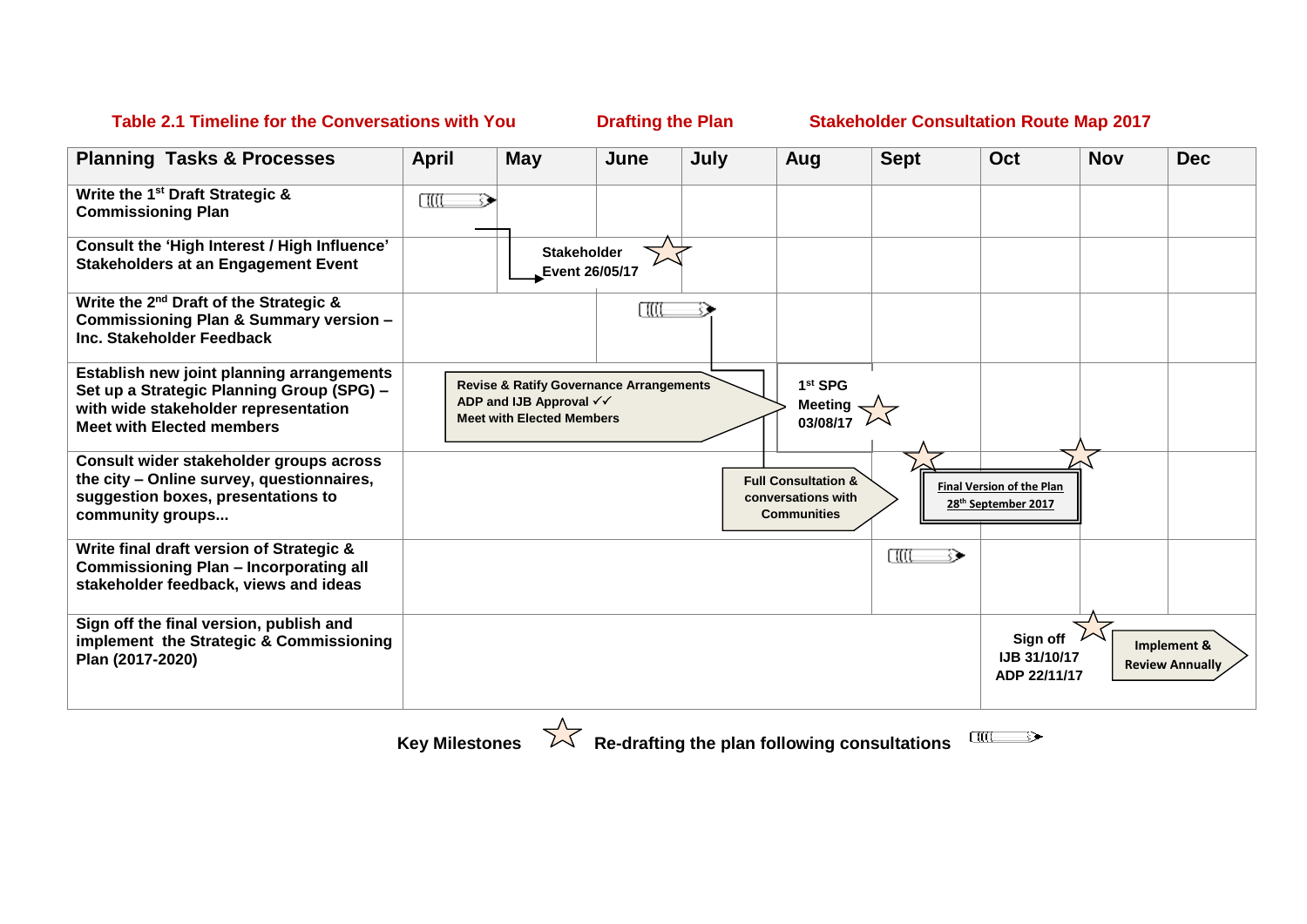# **3. THE IMPACT OF SUBSTANCE MISUSE ON INDIVIDUALS AND COMUNITIES IN DUNDEE**

# **A short fact file:**

**In Dundee here are 439 licensed premises: 313 on-sales (pubs / restaurants) and 126 off-sales (shops and supermarkets)**

**In Dundee young people who drink alcohol - source it from a friend/relative (37%), from home (22%) and from shops (11%)**

**In Dundee in 2013-14 there were 1,434 alcohol-related crimes recorded**

**In Dundee in 2013-2015 there were 218 alcohol related deaths** 

**In Tayside 29% men, & 15% women exceed recommended levels of alcohol**

**In Tayside 14% men & 19% women reported they do not drink any alcohol**

**In Dundee in 2013 4% of 13 years old & 10% of 15 years old report they have an alcoholic drink at least once a week**

**Those living in more affluent areas consume more alcohol than those living in the more deprived areas**

**In Dundee it is estimated that there are 2,800 problem drug users**

**In Dundee in 2015 there were 36 drug deaths**

**In Dundee in 2013 3% of 13 years old and 13% of 15 years old reported 'ever using drugs'** 

**In Dundee in 2015-16 there were 1,071 drug-related offences recorded**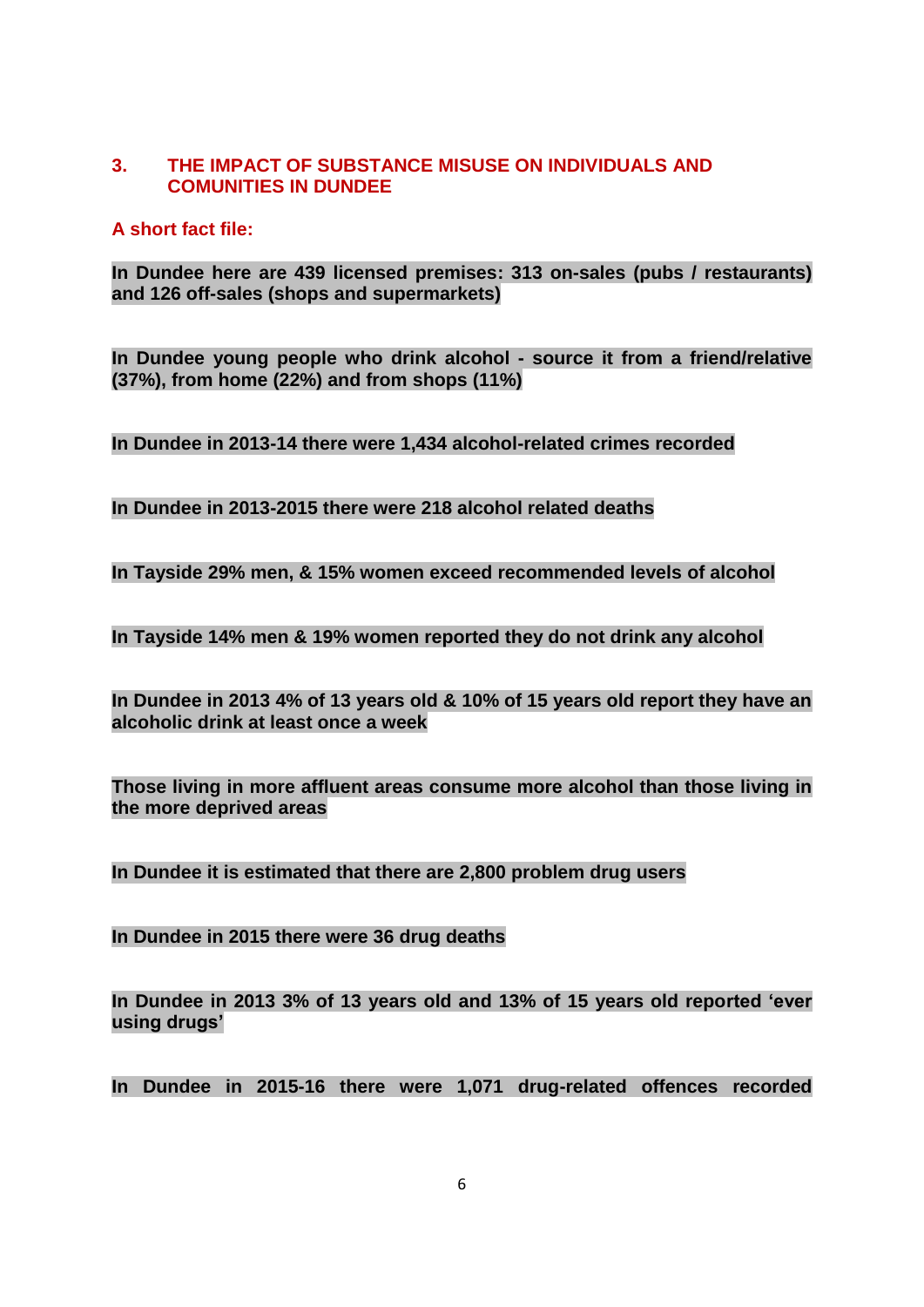#### **Impact of substance misuse: Detailed Information**

Below is a snapshot of what we know about the impact of substance misuse in Dundee:

**Table 3.1** Those living in more affluent areas consume more alcohol than those in more deprived areas. Harm to the health of individuals caused by the overconsumption of alcohol tends to be greater in areas of deprivation where underlying health conditions are more prevalent.

**Alcohol - consumption Alcohol Consumption 2015**

Tayside: 29% of men and 15% of women drink

#### alcohol at hazardous/harmful levels *Weekly drinking category, by SIMD, Scotland 2015* The Scottish Health Survey 2015 0% 10% 20% 30% 40% 50% 60% 70% 80% 90% 100% 1 (most deprived) 2 3 4 5 (least deprived) **Hazardous/harmful (over** 14 units/week) **Moderate (up to and** including 14 units/week) Non-drinker

**Alcohol harm & Inequity** SIMD is the Scottish Index of Multiple Darea concentrations of multiple deprivation across all of Scotland in a consistent way. **Table 3.2 Alcohol harm & Inequity** SIMD is the Scottish Index of Multiple Deprivation, identifying small



#### *Tayside Alcohol Related Attendances (2015) at A&E by SIMD 2016* **Alcohol Harm and Inequity 2015**

NHS Tayside Business Unit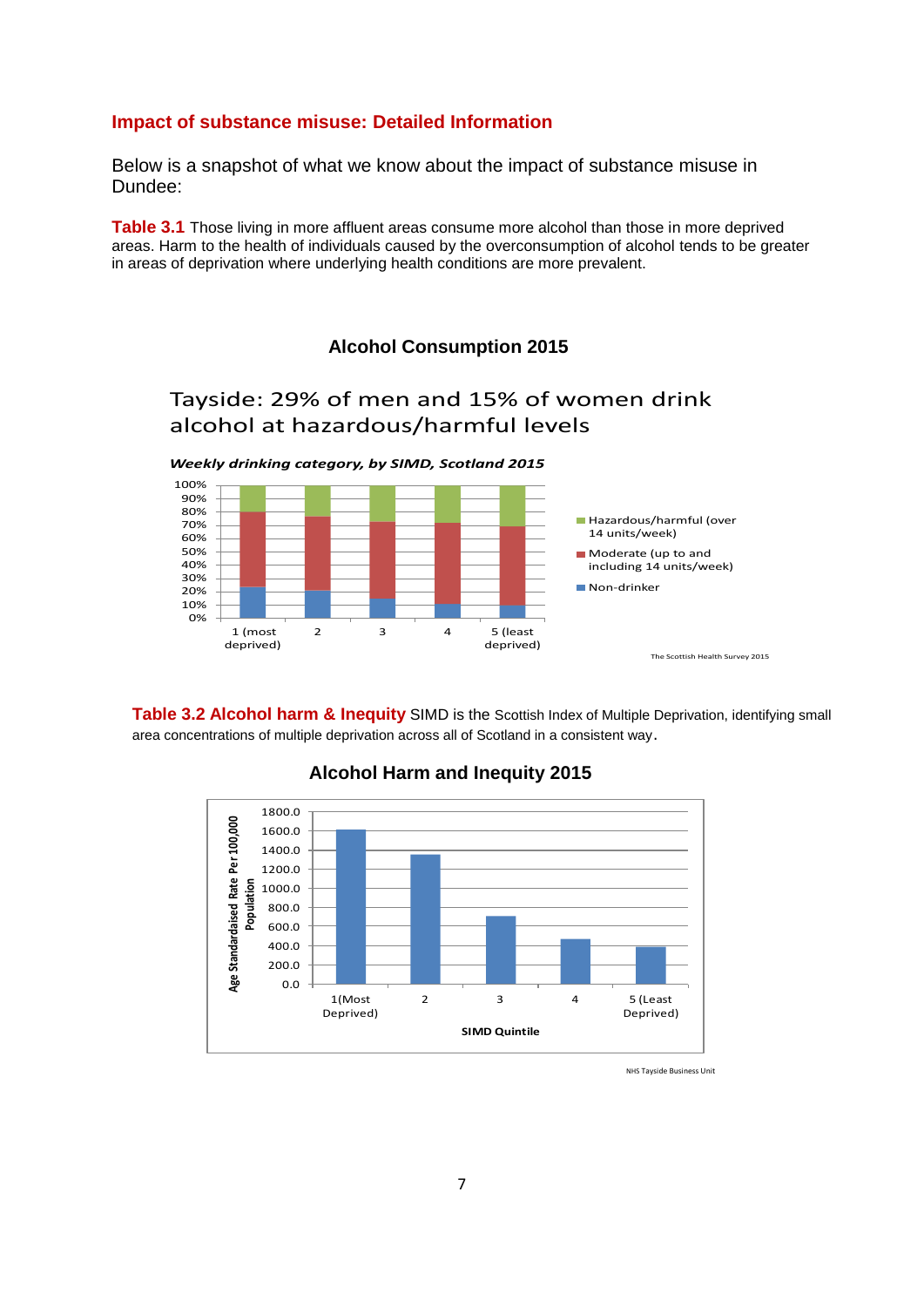**Alcohol Harm 1990-2015** Tayside has a higher rate of alcohol related deaths (23.7 per 100,000 population in 2015) than Scotland as a whole (21.8 per 100,000 population)

Local Authority comparisons in 2015 showed that Dundee City is amongst the worst areas for alcohol related death rate in Scotland (38.0 per 100,000 population)

#### **In addition to health harm:**

**Social harm:** nationally, 1 in 2 people report having experienced harm as a result of someone else's drinking

**Economic harm**: estimated cost to Dundee City of alcohol harm per annum – approx £71million

#### **Alcohol related crimes**

The number of alcohol related crimes increased from 1,377 recorded in 2012/13 to 1,434 in 2013/14.

Alcohol was thought to be a contributory factor in 58% of serious assaults committed in Dundee in 2013/14.

#### **Alcohol Availability**

- In 2015, 20% more alcohol sold in Scotland than England and Wales
- Three-quarters of alcohol sold is in off-sales trade (shops and supermarkets)
- Areas with higher numbers of alcohol outlets have higher-alcohol related harm
- Dundee has the fourth highest alcohol availability in Scotland

# **Alcohol harm Alcohol Harm**

*Alcohol-related death rates in the local authority areas of Tayside, 1990-2015*



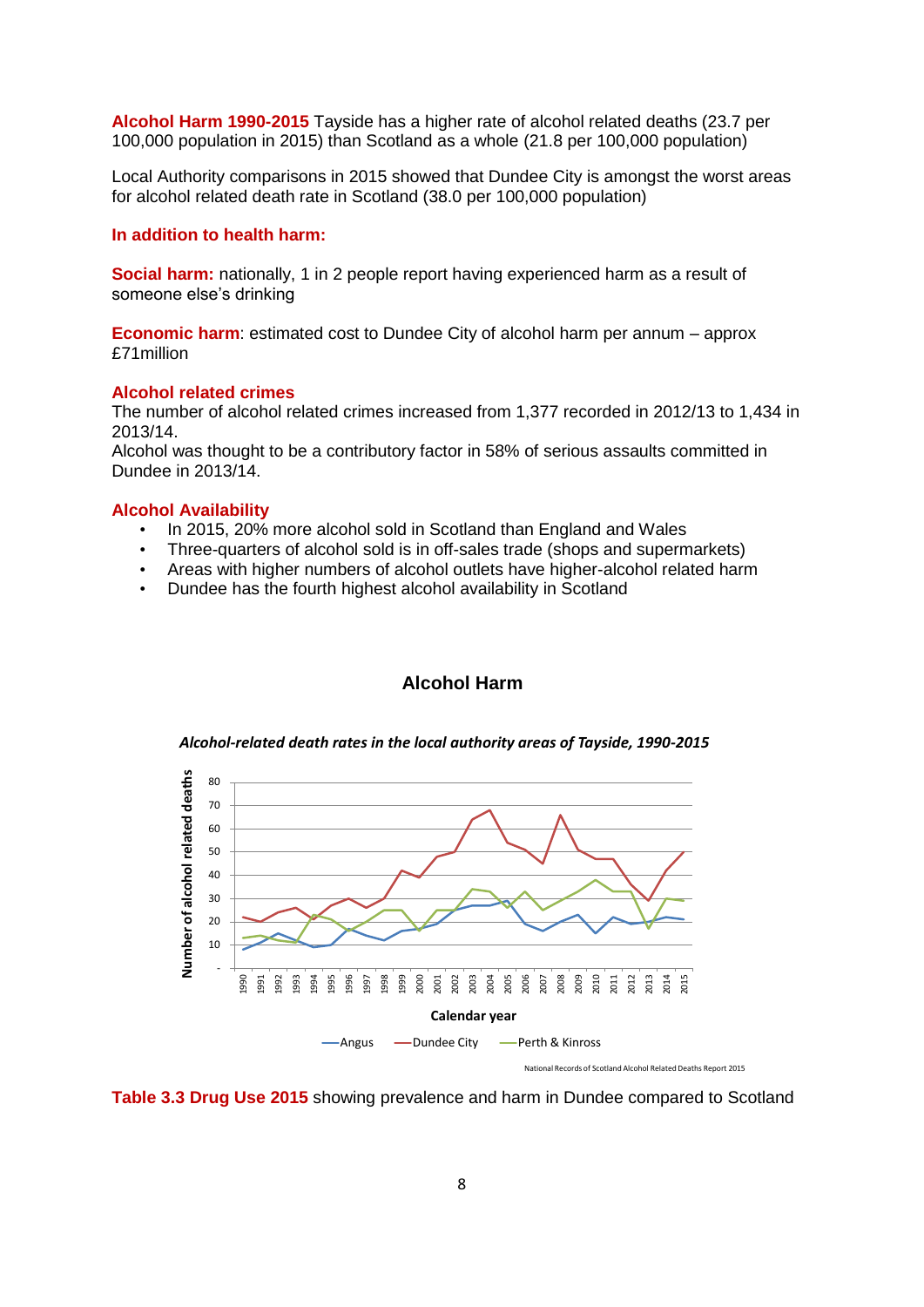# **Drug Misuse**

# **It is estimated that in Tayside there are 4,600 problem drug users**

# **Of those, 2.800 (61%) live in Dundee**

# **Drug Misuse Harm**

- At May 2017 27 out of 80 (34%) children on Child Protection registration are affected by parental substance misuse
- In 2013 in Dundee 3% of 13 years old and 13% of 15 years old reported 'ever using drugs' (Scotland; 4% and 18%)
- In 2016-17 in Dundee 1,714 individuals received a substitute prescription (e.g. Methadone)
- In 2014-15 there were 248,599 clean needles / syringes distributed

# **Social Harm**

#### **Drug use funded by crime**

Percentage of new clients at specialist drug treatment services who report funding their drug use through crime - reduced from 38% to 22%.

#### **Drug offences**

1,071 drug related offences committed in Dundee in 2015/16

#### **Hepatitis C infection**

In Dundee, Hep-C positives are lower than Scotland overall due to local initiatives and work pioneered by NHS Tayside clinicians to test, manage and treat people who inject drugs for Hepatitis C infection.

#### **Table 3.4 below: Drug Deaths in Dundee 2001– 2015**

In the early 2000s figures began to increase; remaining high ever since

- In 2015 there were 36 drug deaths in Dundee
- The highest rate of deaths was in the 35-44 age group
- In 2015 there were 130 non-fatal overdoses recorded in Dundee (more unrecorded)
- During 2014-15 in Dundee 370 naloxone kits were issued
- 2015-16 Dundee there were 304 drug-related episodes in acute hospital setting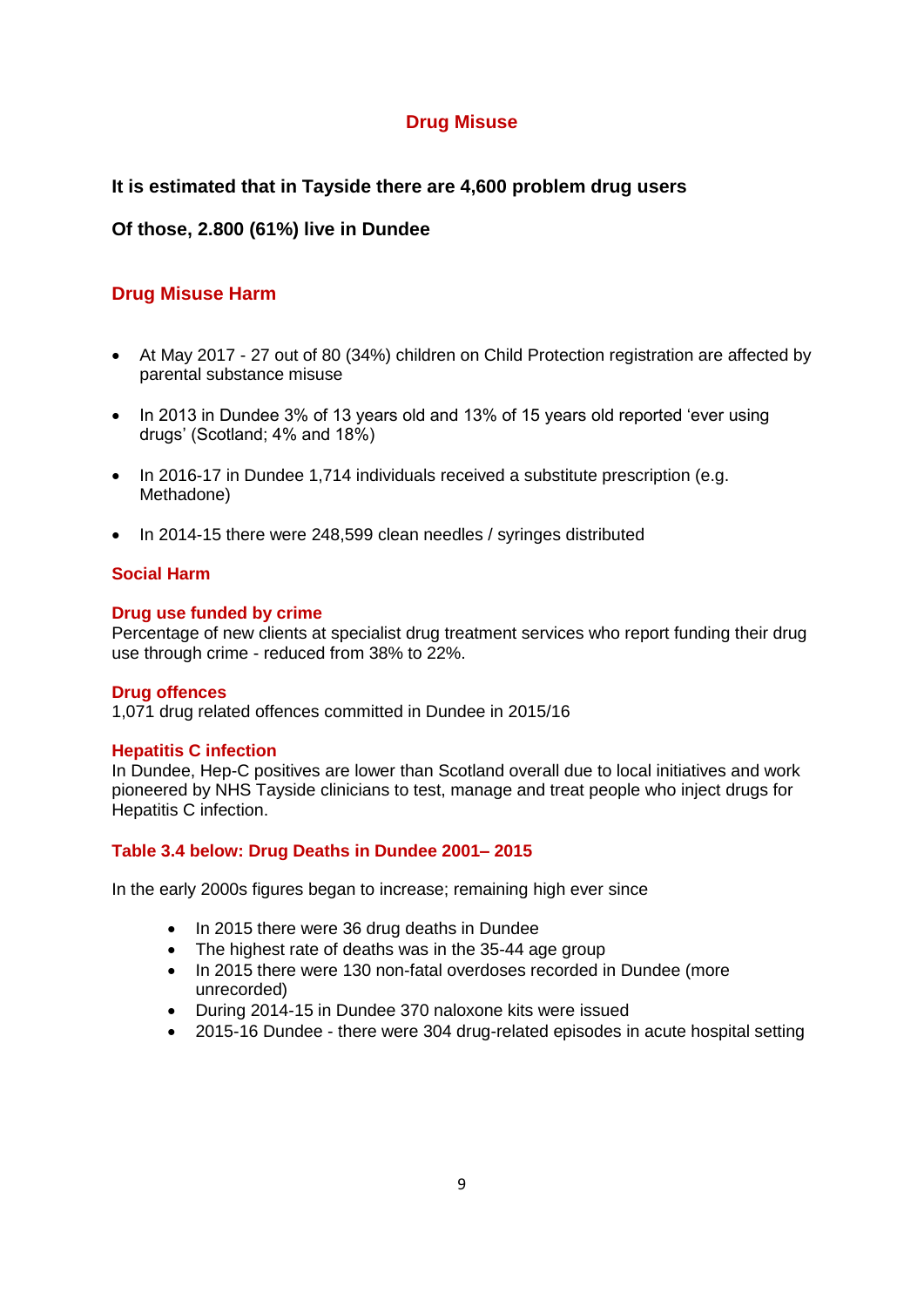

The Tayside Drug Deaths Report 2015 includes a profile of a typical drug death victim.

Over time as data has been collected, some distinctive characteristics emerge repeatedly

- **Birth:** living in a deprived community
- **Childhood:** unstable living conditions and school environment; parental substance misuse and mental health issues; physical and sexual abuse
- **Age 16:** leaves school, employment, drinking at weekends
- **Age 20-26: use of** cannabis → LSD→ ecstasy→ cocaine→ smoking heroin
- **Age 27-36:** unstable relationships, children, estranged from family, crime, cocktail of drugs, known to GP and services, in treatment
- **Age 37 (time of death):** single, unemployed and living alone; often with chronic health issues, poor mental health and experience of at least one adverse life event

Profiling in this way helps planners and managers of services to target resources, and to focus on groupings of characteristics that indicate a person to be at particular risk of harm or death.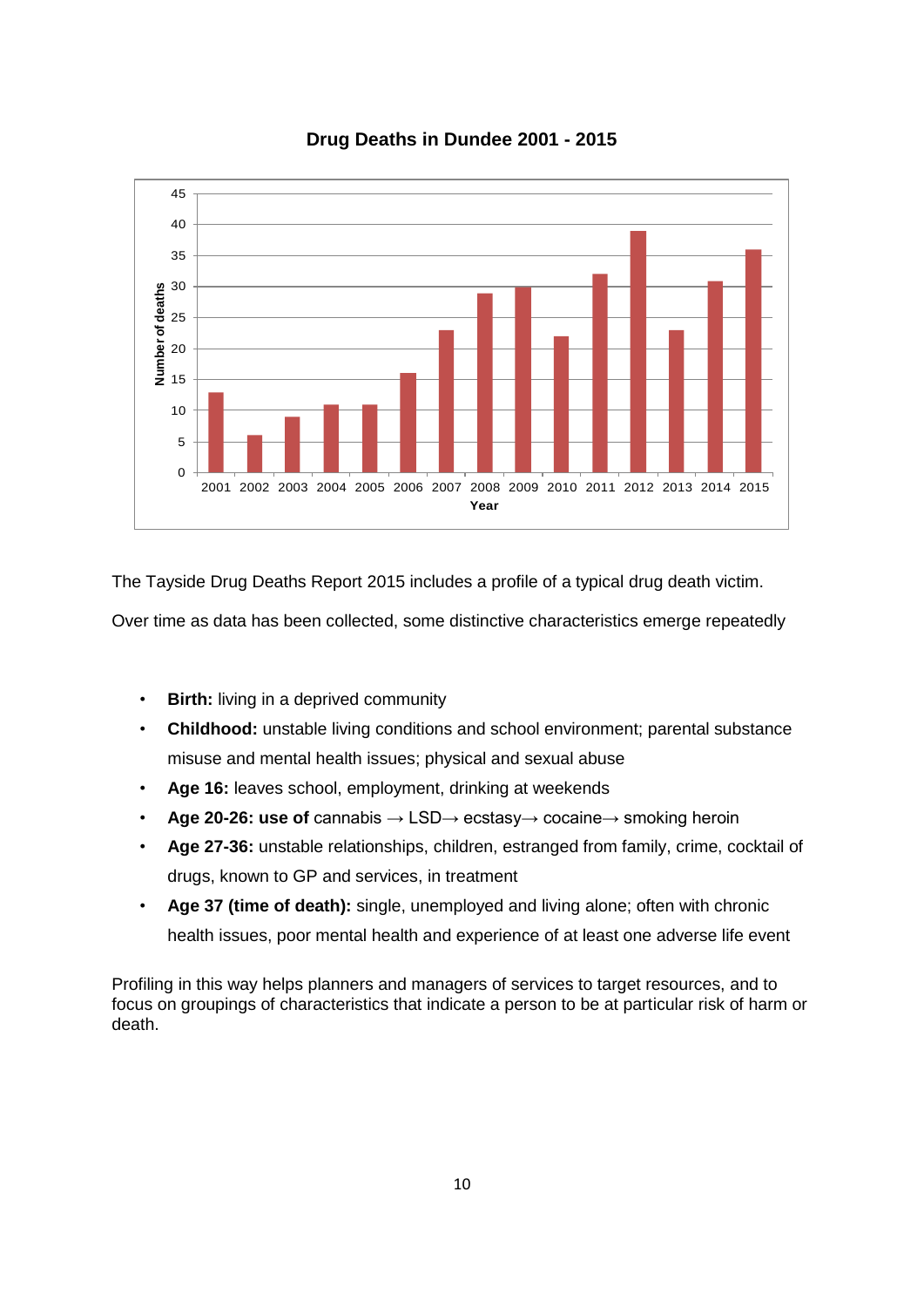# **4. THE CASE FOR CHANGE AND IMPROVEMENT**

Drawing from a wide range of sources and methods of gathering information, the Strategic Needs Assessment (SNA) was the first step to setting out the current and future health and care needs of the local population. This exercise compares levels of service provision to the quantity and type of needs identified. The information is then used to inform and guide the planning and commissioning of health, well-being and social care services in Dundee for children, adults and families affected by harmful alcohol and drug use.

# **The information is used to:**

- Account for the wider social factors that impact on people's health and wellbeing, such as housing, poverty and other pre-existing conditions; i.e. mental ill health and early trauma
- Identify particular health inequalities and barriers to accessing services
- Provide evidence of effectiveness for different health and care interventions
- Provide a \*\*profile of all current service provision (to be completed)
- Compare level and type of service provision to demand and identify gaps in health/social care services
- Identify and record unmet needs

# **Sources of information for the Plan:**

Building a case for change and improvement involves a number of fact finding exercises and conversations with people who use services, those who provide them and others in our communities who experience the effects of substance misuse in their everyday lives. Different tools are used to quantify levels and types of needs, to gauge quality of services and whether these services provide the right type of support and help to meet the needs of the population.

- ADP Review: Consultations with Stakeholders 2013-2014 (Dundee ADP)
- Profile of the Substance Misusing Population in Dundee 2017 (NHS Tayside)
- Alcohol and Drug Partnership Prevention Strategy 2017
- Validated Self Evaluation of Dundee ADP 2016 [Quality Standards 2014](http://www.gov.scot/Resource/0045/00458241.pdf)
- [Tayside Drug Death Report](http://www.dundeepartnership.co.uk/sites/default/files/Tayside%20DD%202015%20REPORT.pdf) 2015
- Staving Alive in Scotland June 2106
- Dartington Research Unity 'Children Count' [Wellbeing Survey 2017](http://www.childrencountscotland.dartington.org.uk/data/pdfs/Dundee%20Improving%20Children)
- Conversations with You Stakeholder Engagement Plan 2017
- Resource Analysis 2017 –Local services, funding and other resources

# **Who uses this information?**

- Commissioners to plan service improvements
- Potential funders as an evidence base for preparing bids and business cases
- Third sector and communities for business planning
- Service providers to assist in future development
- Citizens to scrutinise commissioning recommendations and to 'follow the public pound'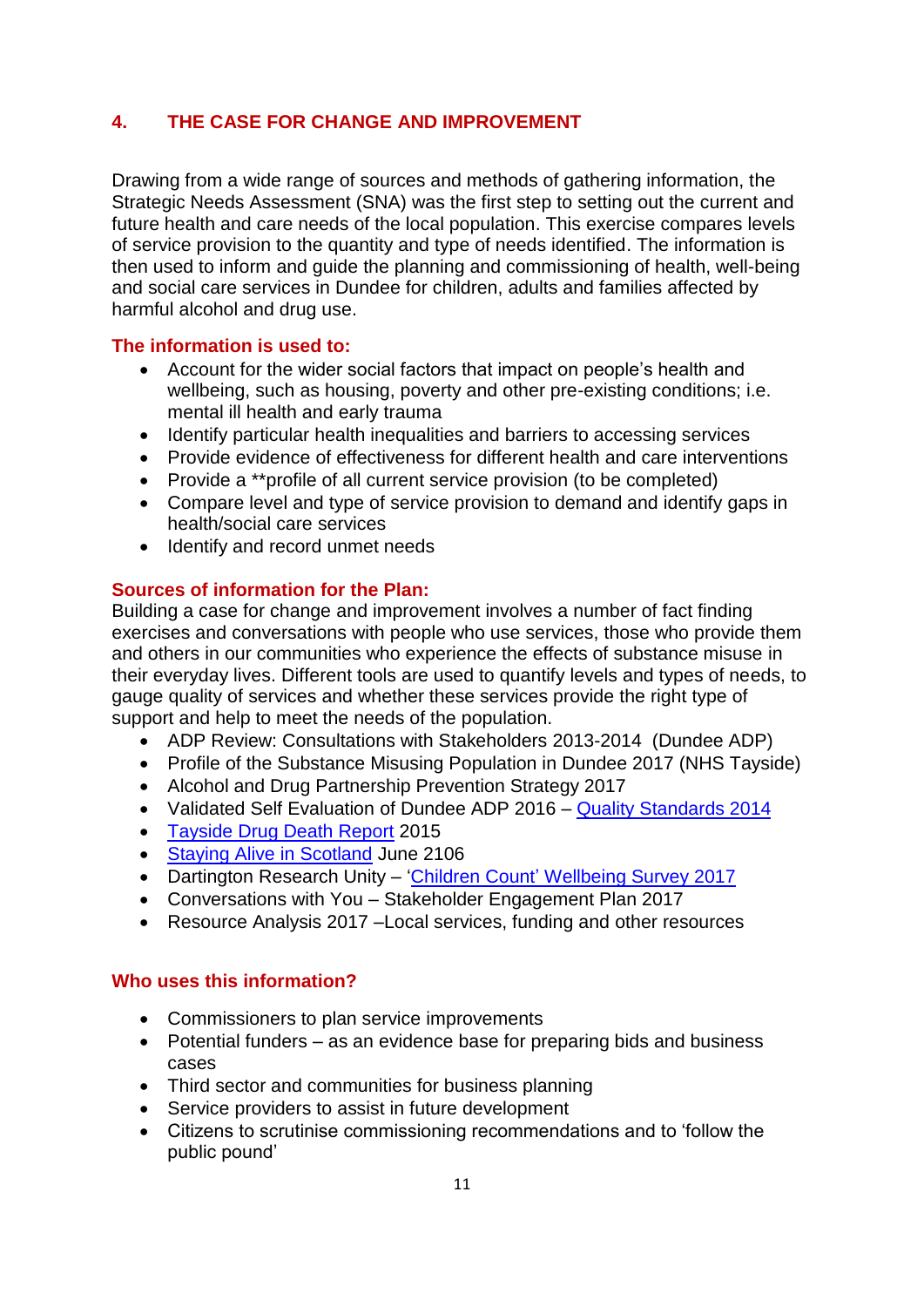| 4.1 A summary of the sources of information used to develop the 'case for change' and the strategic outcomes expected |                                                                                                                                                                                                                                                                                 |                                                                                                                                                                                                                                                                                                                                                                                                                                                                                                     |  |  |  |
|-----------------------------------------------------------------------------------------------------------------------|---------------------------------------------------------------------------------------------------------------------------------------------------------------------------------------------------------------------------------------------------------------------------------|-----------------------------------------------------------------------------------------------------------------------------------------------------------------------------------------------------------------------------------------------------------------------------------------------------------------------------------------------------------------------------------------------------------------------------------------------------------------------------------------------------|--|--|--|
| <b>Sources of</b><br><b>Information</b>                                                                               | <b>The Case for Change</b>                                                                                                                                                                                                                                                      | <b>Strategic Outcomes</b>                                                                                                                                                                                                                                                                                                                                                                                                                                                                           |  |  |  |
| <b>ADP Review</b><br>(2014):<br>consultations with<br><b>Stakeholders</b><br>(Dundee ADP)                             | Improve access to services in<br>$\bullet$<br>communities<br>Work in more joined up ways to help<br>$\bullet$<br>people with complex needs<br>Improve coordination and consistency<br>$\bullet$<br>when assessing people's needs and<br>planning care                           | Quicker access to services, support and advice - within Community Hubs<br>$\bullet$<br>Experience higher quality services - Support & Connect Approach<br>$\bullet$<br>Increased choice and opportunity to access recovery-based services<br>$\bullet$<br>Increased focus and investment in prevention interventions.<br>$\bullet$<br>Reduced duplication and increase joint working and integration<br>$\bullet$                                                                                   |  |  |  |
| Profile of the<br><b>Substance</b><br><b>Misusing</b><br><b>Population in</b><br>Dundee 2016<br>(NHS Tayside)         | Reduce alcohol consumption/drug use<br>$\bullet$<br>Increase preventative approaches<br>Health harm/social harm<br>$\bullet$<br>Integrate Recovery pathways<br>$\bullet$<br>Needs of children and families<br>$\bullet$<br>Capacity and response times in services<br>$\bullet$ | Fewer people will be drinking harmful levels of alcohol<br>$\bullet$<br>Fewer people will be using drugs<br>$\bullet$<br>People live in positive, health-promoting environments where alcohol and drugs are less available<br>$\bullet$<br>Reduced levels of health harm (i.e. casualty visits)<br>$\bullet$<br>Increased numbers of people progressing through a Recovery pathway<br>$\bullet$                                                                                                     |  |  |  |
| <b>ADP Prevention</b><br><b>Strategy 2017</b>                                                                         | Increase indicated, selected and universal<br>prevention services and activities                                                                                                                                                                                                | Fewer young people inducted early into substance misuse<br>$\bullet$<br>Reduction in the contributing factors leading to drug deaths<br>$\bullet$<br>Fewer people progressing into problematic use of alcohol and/or drugs<br>$\bullet$                                                                                                                                                                                                                                                             |  |  |  |
| <b>Validated Self</b><br><b>Evaluation (Care</b><br>Inspectorate) 2016                                                | Support services to improve compliance with<br>all national Quality Principles                                                                                                                                                                                                  | Alcohol and drugs prevention, treatment and support services are effective, continually improving,<br>$\bullet$<br>efficient, evidence-based and responsive, ensuring people move through treatment into recovery<br>Services develop a culture of self-evaluation - a constant cycle of review and improvement actions<br>$\bullet$<br>Stakeholders views (in particular services users) and recommendations are fully accounted for in<br>$\bullet$<br>policy development and service improvement |  |  |  |
| <b>Self-Evaluation</b><br><b>NICE Alcohol</b><br>Pathway                                                              | Address gaps in services, improve integrated<br>working - psychological support/ trauma<br>focussed services, relapse prevention,                                                                                                                                               | More people recover from harmful drinking and alcohol dependency<br>$\bullet$<br>Children and family members of people misusing alcohol are safe, well-supported and have<br>$\bullet$<br>improved life-chances                                                                                                                                                                                                                                                                                     |  |  |  |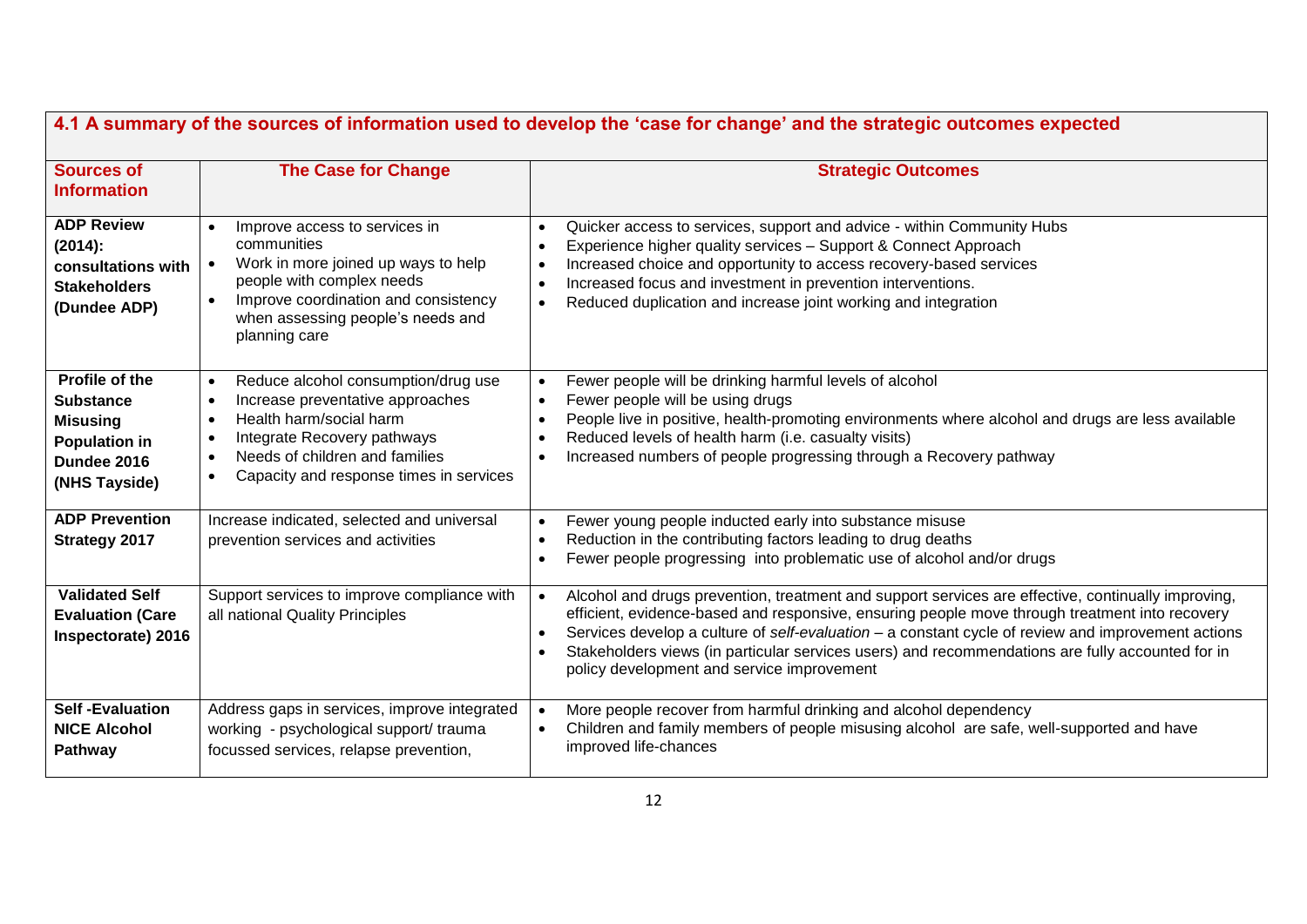| <b>Sources of</b><br><b>Information</b>                                                                 | <b>The Case for Change</b>                                                                | 4.1 A summary of the sources of information used to develop the 'case for change' and the strategic outcomes expected<br><b>Strategic Outcomes</b>                                                                                                                                                                    |
|---------------------------------------------------------------------------------------------------------|-------------------------------------------------------------------------------------------|-----------------------------------------------------------------------------------------------------------------------------------------------------------------------------------------------------------------------------------------------------------------------------------------------------------------------|
| <b>Tayside Drug</b><br>Death Report 2015                                                                | Support services to improve focus on groups<br>identified at risk of harm or drug death   | More people supported to reduce harm and risk of drug death<br>Families and carers are supported to cope with the challenges of caring                                                                                                                                                                                |
| <b>Staying Alive in</b><br>Scotland 2106                                                                | Support services to implement best practice<br>in reducing drug deaths                    | People supported to reduce harm and risk of drug death<br>More families and carers are supported to cope with the challenges of caring<br>$\bullet$                                                                                                                                                                   |
| <b>Dartington</b><br><b>Research Unit -</b><br><b>Children Count</b><br><b>Wellbeing Survey</b><br>2017 | Services and activities to avert children and<br>young people from early substance misuse | Children and young people protected from harm due to early initiation into substance misuse<br>Children exposed to parental substance misuse are identified and supported more quickly<br>Children and family members of people misusing alcohol and drugs are safe, well-supported and<br>have improved life-chances |
| <b>Conversations</b><br>with $You -$<br><b>Consulting Our</b><br><b>Stakeholders</b>                    |                                                                                           | TO BE COMPLETED AFTER CONSULTATION PROCESS<br>$\bullet$                                                                                                                                                                                                                                                               |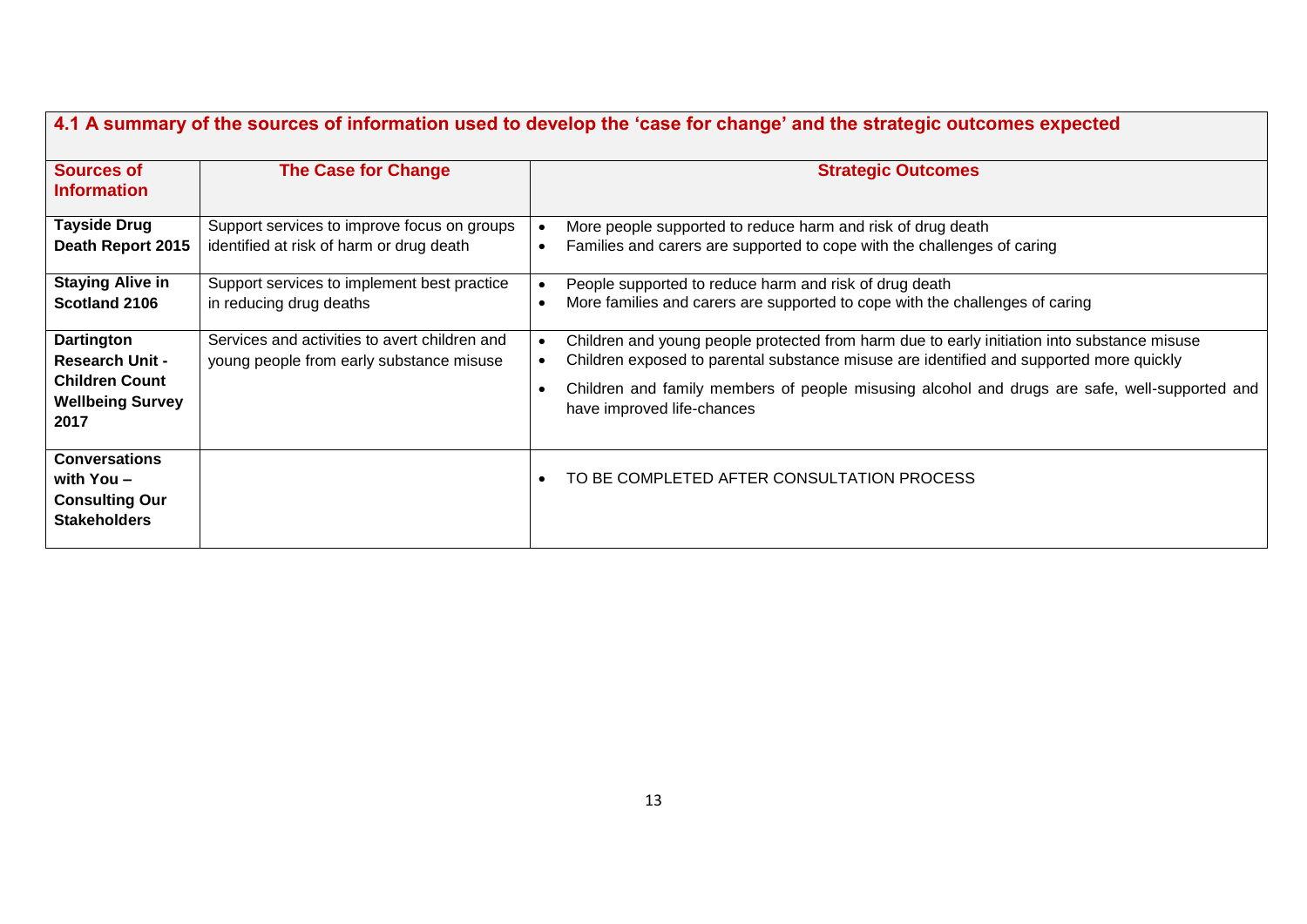# **5. GUIDING PRINCIPLES AND KEY THEMES IN THE PLAN**

A number of principles and important themes underpin the Plan. These have been adopted because they are either derived from national policy, local needs identified through the process of consulting stakeholders or fact finding exercises.

**Strengthening Governance:** partners working together to improve the safety, performance, quality of services and outcomes for people who need care and support – Alcohol and Drug Partnership, the Integrated Joint Board, Children's Services, Community Planning Partnership, Community Justice and the Chief Officer's Group

**Delivering Service Improvements** through a fair and consistent approach to strategic commissioning, high quality and robust performance management

**Improving Service User and Carer Involvement** to ensure people with lived experience contribute to the process of measuring performance outcomes, quality, and efficacy of services; also ensuring supports are 'person-centred' where people are involved in care and treatment, and treated with dignity and respect

**Value for Money** as a key strategic commissioning principle and feature of all service agreements and plans, quality standards and performance management

**Integrating Services** in locality settings and between adults and children's services; ensuring they are accessible from the service user point of view

**Co-producing Developments** and service improvements; working alongside communities and people who have lived experience of substance misuse

**Promoting Best Practice and Improving Quality** building upon successes to date and improving compliance with national quality standards; [The Quality](http://www.gov.scot/Publications/2014/08/1726)  [Principles: Standard Expectations of Care and Support in Drug and Alcohol Services](http://www.gov.scot/Publications/2014/08/1726)

**Increased Focus on Prevention** is a key strategic shift for services. The Plan is significantly influenced by the *Report on the Future Delivery of Public Services by the Commission chaired by Dr Campbell Christie. Published on 29 June 2011.Dundee ADP Prevention Strategy 2017*;

*Prevention "The costs to Scotland and its public services of negative outcomes such as excessive alcohol consumption, drug addiction, violence and criminality are substantial. Addressing the 'failure demand' that results from focusing on consequences rather than causes, and approaches which alienate or disempower service users, has a high cost for society and high costs for public services. This will be increasingly difficult to sustain into the future."*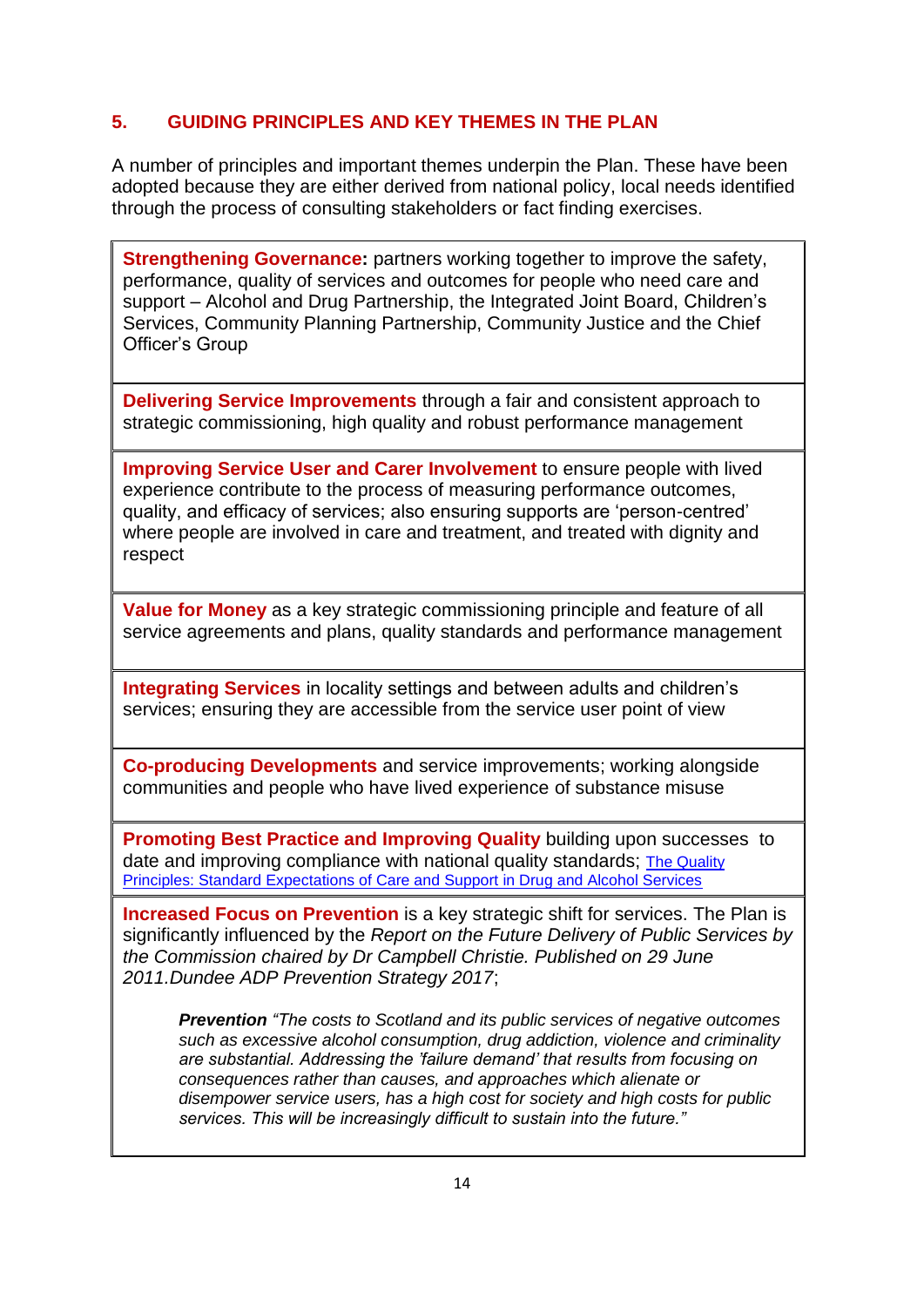# **6. A FOCUS ON OUTCOMES**

#### **6.1 The Local Outcome Improvement Plan for Dundee (LOIP)**

The Local Outcome Improvement Plan (LOIP) sets out the strategic direction, priorities and outcomes collectively agreed by community planning partners in Dundee. Tackling alcohol and drug issues has been identified as a key priority for Dundee. The LOIP is very much shaped by local need and identified through conversations with local people and communities. It drives progress on the achievement of long-term outcomes such as reducing inequality and disadvantage across our communities, and engaging with local people in the design and delivery of public services.

As outlined above (table 1 on p. 3) the proposed Plan for Alcohol & Drugs includes four overarching themes and a number of actions shaping and contributing to the long term outcomes for alcohol and drug services. The same themes and actions will also be reflected in the Alcohol & Drugs LOIP, and include:

#### **Theme 1: Children and Families**

Children will have improved life chances and be safer where there is a risk of early initiation into use of alcohol and drugs and/or exposure to harm resulting from a family environment where substance are misused

#### **Theme 2: Prevention and Protection**

An increased investment on prevention activities and early intervention approaches, focusing on children, young people and communities

#### **Theme3: Recovery**

A well-coordinated and effective Recovery Oriented System of Care with integrated pathways through services that promote health, wellbeing and help people achieve their personal goals

#### **Theme4: Safer Communities**

Individuals and communities are knowledgeable about the harmful effects of alcohol overconsumption and drug misuse, and are supported to build resilience

#### **6.2 Working in Localities**

In line with the Dundee Health and Social Care Partnership's approach to placebased working, this *Plan* proposes the adoption of a locality-model for alcohol and drug services. This will enable collaborative working with complementary services for children and families.

It is proposed that specific staff groups and/or teams will be linked to a locality. Accordingly, they can develop a better understanding of the local communities and their people, target the resources according to need and make closer links to local resources. This model of working will ensure local people affected by substance misuse and their families can have easier access to the services they need. These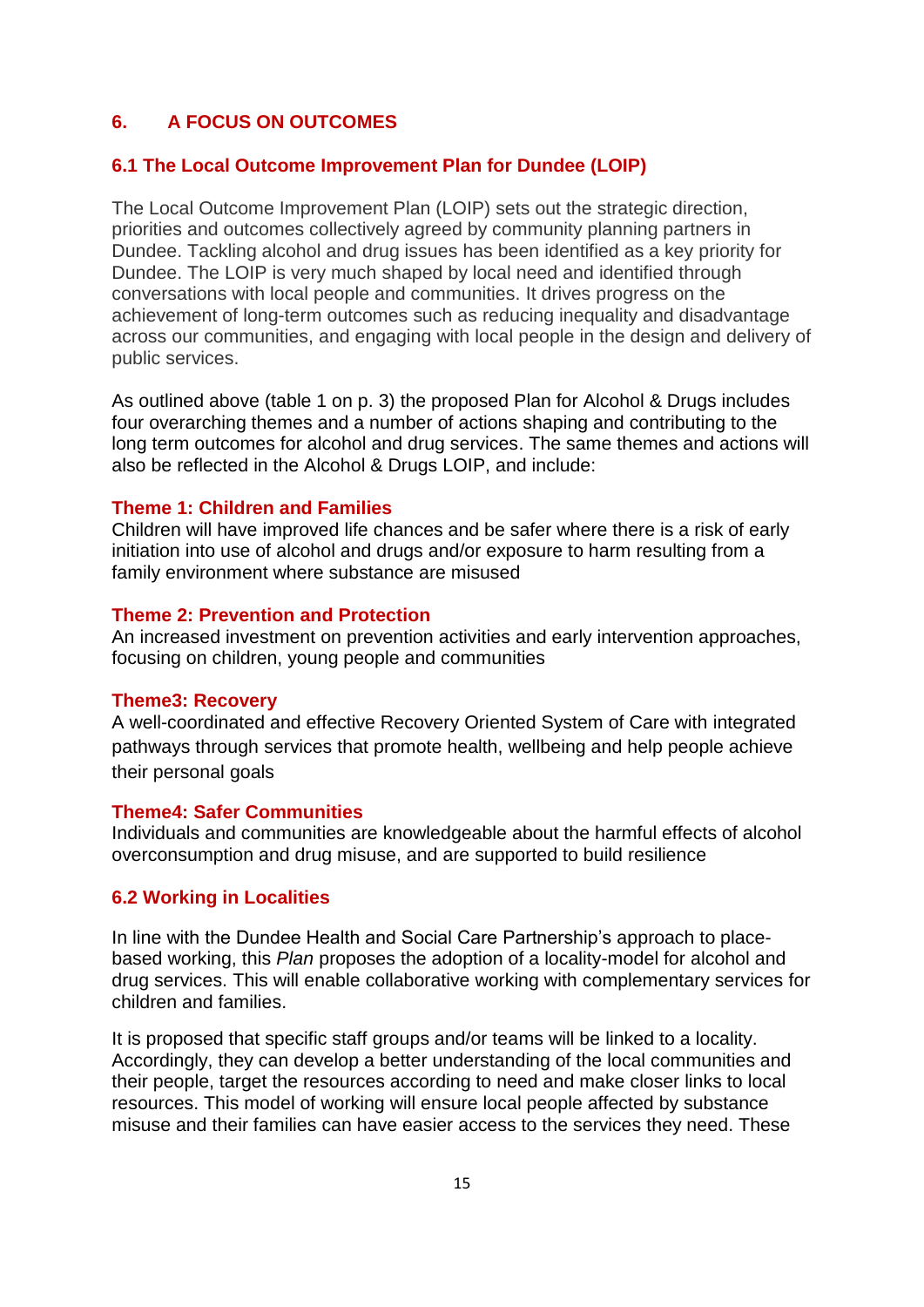services will be confidential; will include specialist treatment services and all other supports people require to aid their recovery.

It is recognised that some services will need to continue to be delivered at a citywide or pan Tayside level; i.e. Psychology, in-patient units.

# **6.3 Outcomes for the Alcohol and Drug Partnership (ADP)**

Set against the national outcomes for ADPs, and from the information gathered for the *Case for Change*, a number of priorities have been identified that shape this Plan.

| <b>ADP</b><br><b>Outcomes</b>            | <b>Improvement Actions in the Strategic &amp; Commissioning Plan</b>                                                                                                                                                                                               |
|------------------------------------------|--------------------------------------------------------------------------------------------------------------------------------------------------------------------------------------------------------------------------------------------------------------------|
| <b>Health</b>                            | Addressing health inequalities, improved interventions for<br>people with complex needs, reducing harm, tackling the<br>contributory factors associated with drug deaths, developing more<br>trauma based therapeutic interventions                                |
| <b>Prevalence</b>                        | Increasing focus on <b>prevention</b> and early intervention; shifting the<br>balance of resources invested in these approaches; develop the<br>whole population approach to reducing alcohol consumption                                                          |
| <b>Recovery</b>                          | Improving the Recovery Oriented System of Care (ROSC) - the<br>open access, supporting engagement with and retention in<br>services, involving service users, developing peer supports and<br>mutual aid                                                           |
| <b>Families &amp;</b><br><b>Children</b> | Increasing prevention interventions targeting children and<br>young people at risk of early initiation into substance misuse and<br>those affected by parental substance misuse, supporting carers<br>and family members, developing family focussed interventions |
| <b>Services</b>                          | Improving compliance with national quality standards, developing<br>integrated pathways of care and a locality approach, strengthen<br>joint working between substance misuse and generic services                                                                 |
| <b>Community</b><br><b>Safety</b>        | <b>Involving communities, building resilience and capacity, working</b><br>with the Reducing Reoffending Partnership, improving the<br>Community Justice pathway for alcohol and drugs                                                                             |
| Local<br><b>Environment</b>              | Reducing alcohol availability, encouraging responsible drinking,<br>supporting communities to influence alcohol licensing                                                                                                                                          |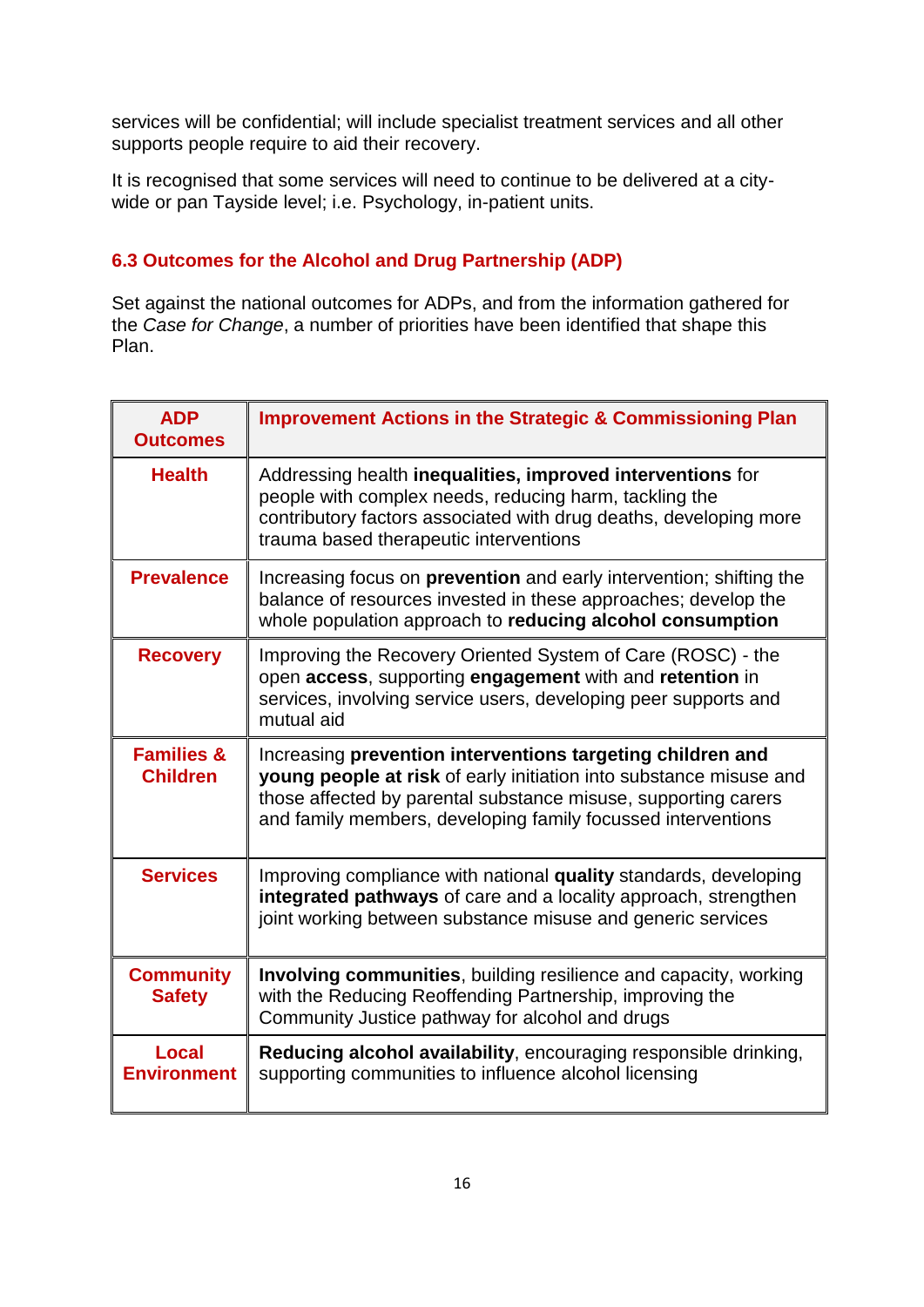# **6.4 Reporting on progress and accountability**

We will use four broad types of indicators to report on the progress we make, including:

- Context Indicators
- Input Indicators
- Activity Indicators
- Outcome Indicators

**Context indicators,** although not measuring performance directly, enable us to understand the scale or nature of the problem/ situation around substance misuse that we are all working to address. Examples of context indicators include the number of problematic drug users in Dundee / the number of children affected by parental substance misuse / the number of individuals reporting to exceed the recommended levels of alcohol consumption.

**Input indicators** provide information on what we invest in Dundee (e.g. staff / budgets) to enable us to provide the activities / support and services to those affected by substance misuse and to prevent further escalation.

**Activity / Output indicators** measure the range of activities (e.g. number of referrals to specialist services / number of assessment / number of individuals receiving services) we are able to deliver to individuals.

**Outcome indicators** measure the impact that the activities and interventions we provide to the lives of individuals, families and communities.

| <b>Inputs</b>     | <b>Outputs</b>    | <b>Outcomes - Impact</b>                    |                                              |                                            |  |
|-------------------|-------------------|---------------------------------------------|----------------------------------------------|--------------------------------------------|--|
|                   | <b>Activities</b> | Short-term                                  | Medium -term                                 | Long-term                                  |  |
| What we<br>invest | What we do        | What change<br>happens in<br>the short term | What change<br>happens in the<br>medium term | What change<br>happens in<br>the long term |  |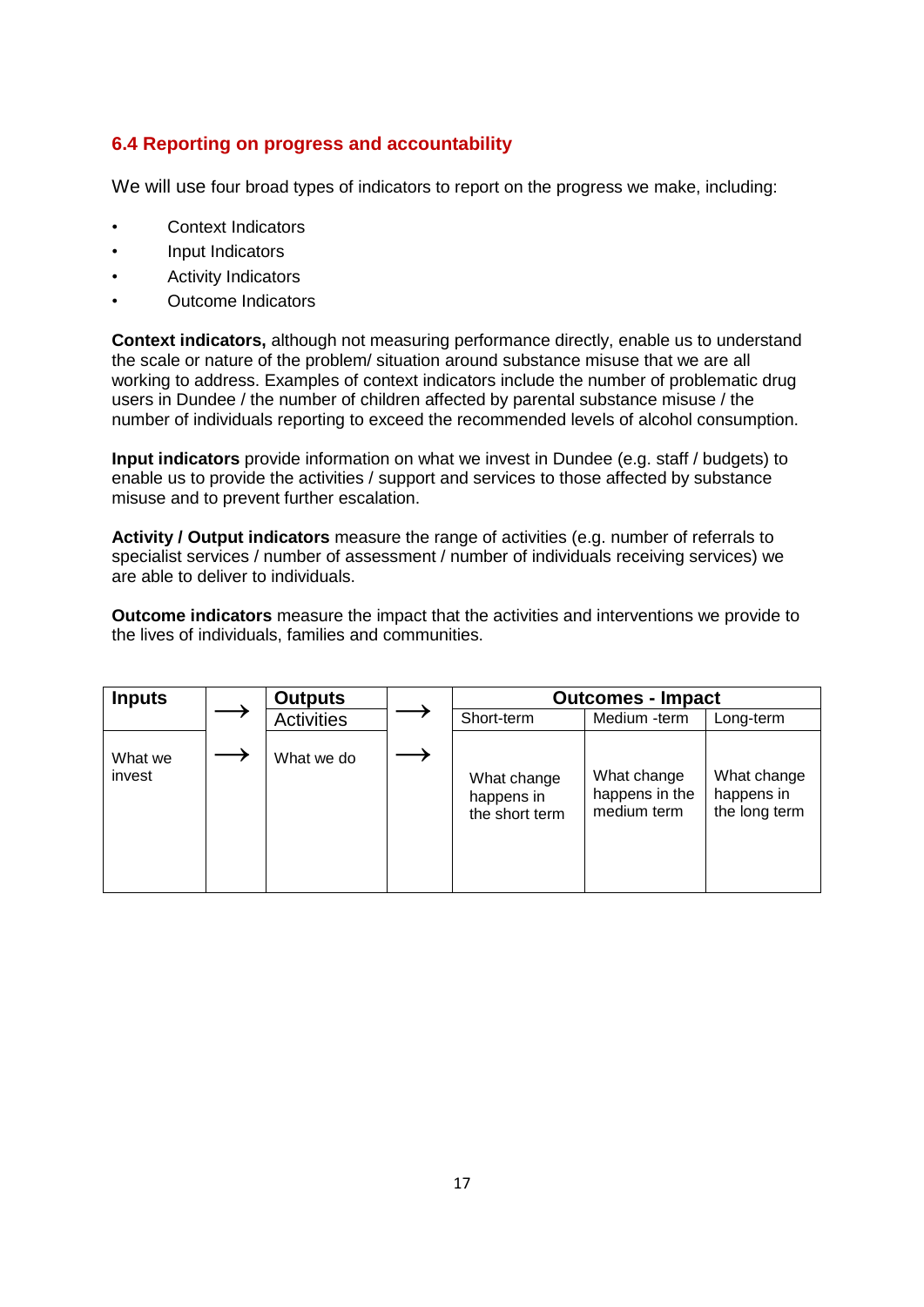# **6.4 The Scope of this** *Plan*

Extends to the full reach of the lead strategic partnership's respective areas of responsibility. In brief, the scope is as follows:

- **People** Children & young people at risk of early initiation of substance misuse/ affected by parental misuse. Adults, older people using alcohol and drugs in harmful ways; those with additional support needs - mental ill health, blood borne virus, vulnerable to sexual exploitation/ domestic abuse, homelessness, poverty and deprivation. People in prison and those subject to community based sentences.
- **Carers and families**  in recognition of their key role in contributing to the recovery of people using services, as well as their own support and wellbeing needs.
- **The workforce across all specialist and generic service providers:** supporting and providing learning and development opportunities and core competencies for statutory, third sector, and independent sector agencies, peer workers and volunteers alike.
- **Area**  Dundee City with a focus on the specific demographic needs of localities and areas of greatest deprivation, Tayside-wide 'hosted' services - Psychology, In-patient Unit, Scottish Prison Services Healthcare and commissioned services.

#### **6.5 Building on Improvement**

Improvement actions within this *Plan* build on earlier achievements progressed through the *Dundee Alcohol and Drugs Review 2014*. In July 2013 the Dundee Alcohol & Drugs Partnership (ADP) embarked on a comprehensive review of all alcohol and drugs issues in the city. This brought about a change-plan for the delivery of services. The Review was co-produced; entailing consultation with a wide variety of stakeholders (including individuals who use services, carers and families affected by substance misuse, local communities and service providers). The Review was also informed by an assessment of needs and the collation of evidence describing the impact of substance misuse in Dundee.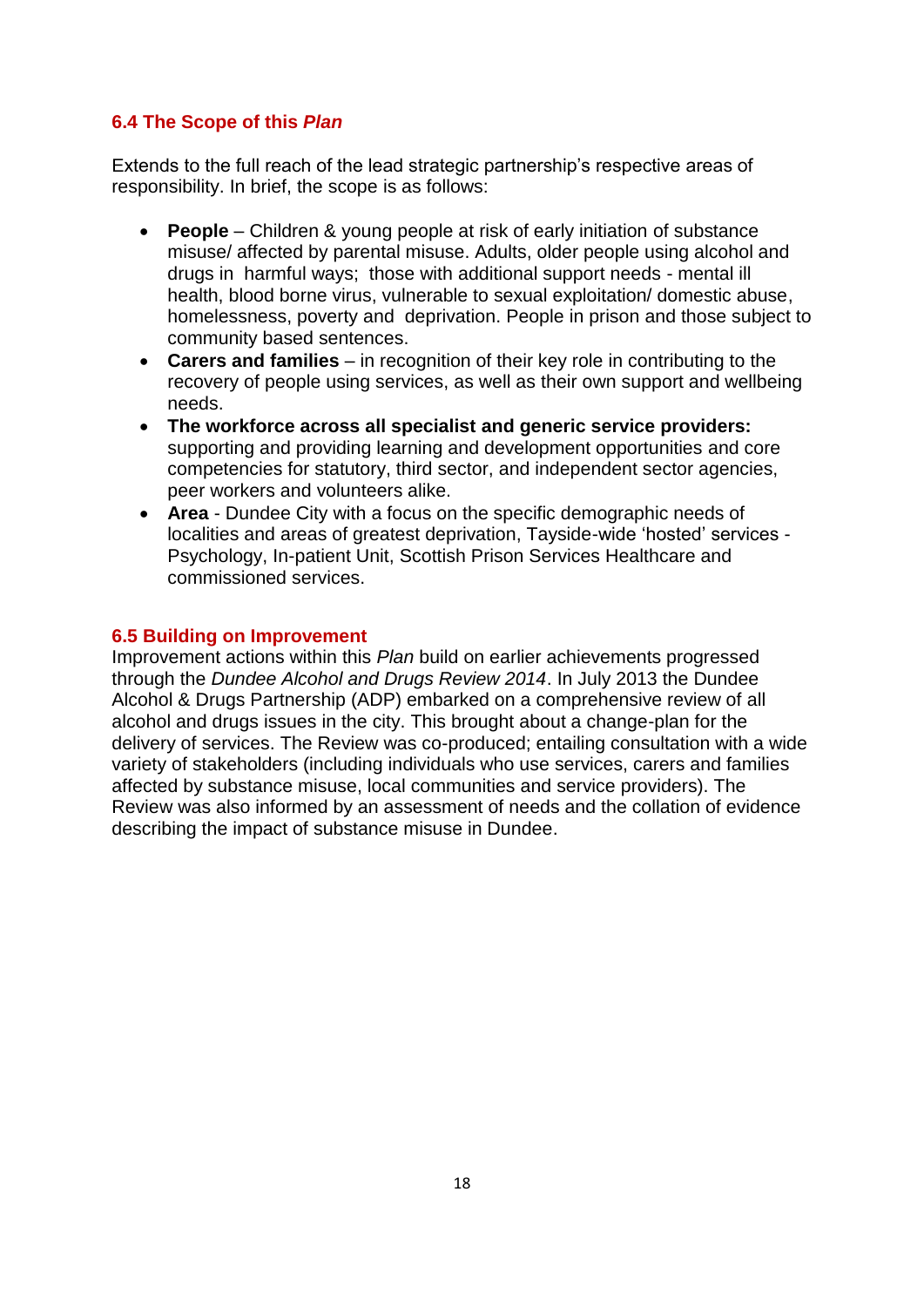# **7. RECOVERY ORIENTED SYSTEM OF CARE**

Dundee currently has a <sup>1</sup>*Recovery Oriented System of Care*, referred to as the *ROSC.* Recovery is simply defined as a process through which a person addresses the impact drug and/or alcohol use has on their lives to become well and enjoy being an active and contributing member of society.

This concept of Recovery is underpinned by the belief that people can and do achieve full recovery from the impact of the harmful use of alcohol and drugs.

# **Distinguishing features of an effective ROSC include:**

- Inclusive of family and significant others
- Support the Public Protection agenda keeping people safe from harm
- Ensure access to other key services such as housing, employability etc
- Services are well connected to localities and communities
- Offer psychological supports that are  $2$ trauma-informed

At its centre there is a strength-based assessment that takes account of individuals' recovery potential. There is usually a commitment to peer recovery support services, and most importantly, it is inclusive of the voices and experiences of individuals in recovery, and their families.

Because issues related to substance use are constantly evolving, a commitment to continuous improvement is essential to ensure individual's needs are met. In Dundee, the *ROSC* will be further developed through *The Plan* to ensure it is flexible and responsive to these challenges, and supports the critically important *Public Protection - Supporting People* <sup>3</sup> agenda – including specific focus on children affected by parental substance misuse, vulnerable adults, and women affected by domestic abuse and prostitution. . *The Plan* also details a commitment to enhancing the <sup>4</sup> '*Prevention'* service model that will begin to refocus and target resources towards evidence-based approaches to prevent problems from occurring in the first instance. The Dundee Prevention Strategy...

### **The ROSC will reflect the Strategic Assessment of Needs/Case for Change** – as set out on pages 11 and 12**. These are mapped onto Diagram 7.1**

1

<sup>&</sup>lt;sup>1</sup> Recovery Oriented System of Care...

<sup>2</sup> Trauma informed services are

<sup>&</sup>lt;sup>3</sup> Public Protection and 'Supporting People'...

<sup>4</sup> Prevention ...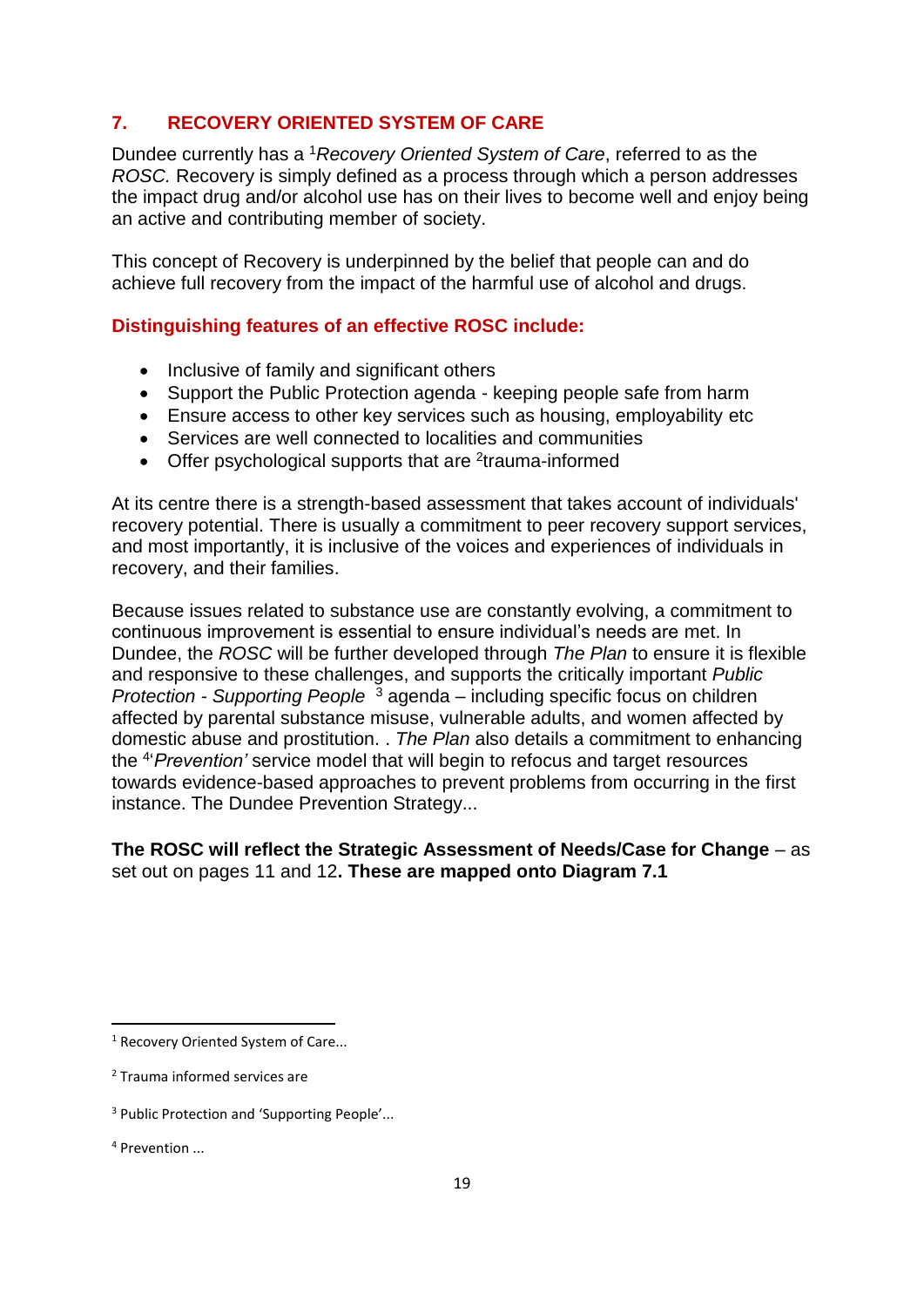# **Diagram 7.1**

### **Proposed Key Areas for Development in the Recovery Oriented System of Care (ROSC)**

| <b>Strategic Shifts</b>    | <b>PREVENTION</b><br><b>ACTIVITY</b>    | <b>EARLY</b><br><b>INTERVENTION</b> | <b>TREATMENT &amp;</b><br><b>SUPPORTS</b>                       | <b>RECOVERY</b><br><b>PATHWAYS</b> |  |
|----------------------------|-----------------------------------------|-------------------------------------|-----------------------------------------------------------------|------------------------------------|--|
| $\bigstar$ Increase        |                                         | Early screening Lease of access     | <b>A</b> National                                               | <b>Relapse</b>                     |  |
| <b>Prevention activity</b> | & identification                        |                                     | <b>Institute of Care</b>                                        | prevention                         |  |
| $\bigstar$ Greater         |                                         | $\bigstar$ Assertive<br>outreach &  | <b>Excellence -</b>                                             | (NICE)                             |  |
|                            | <b>Address health</b>                   |                                     | <b>Guidance on</b>                                              |                                    |  |
| stakeholder                | <b>inequities</b>                       | pre-treatment                       | integrated multi-                                               | $\bigstar$ Peer support            |  |
| involvement                |                                         | support                             | agency pathways                                                 | buddying                           |  |
| $\bigstar$ Co-produce      | Challenge $\bigstar$<br>attitudes about | <b>Identification of</b>            | $\bigstar$ Treatment                                            | <b>Mutual aid/self</b>             |  |
| services and               | alcohol and                             | groups at risk;                     | options and                                                     | help groups                        |  |
| supports with              | drugs                                   | non-fatal                           | choices                                                         |                                    |  |
| communities and            |                                         | overdose                            |                                                                 | Employability/                     |  |
| people with lived          | <b>X</b> Challenge                      | pathway                             | <b>★ Psychological</b>                                          | <b>Employment</b>                  |  |
| experience                 | negative                                |                                     | support for                                                     |                                    |  |
|                            | stereotypes                             | $\bigstar$ Peer support             | trauma                                                          | $\bigstar$ Housing                 |  |
| <b>Increase locality</b>   |                                         | to access and                       |                                                                 | <b>Support</b>                     |  |
| <b>based service</b>       | <b>Services link to</b>                 | stay with                           | <b>Family and carer</b>                                         |                                    |  |
| delivery                   | $-$ schools $\star$                     | treatment                           | support                                                         | <b>Maximising</b>                  |  |
| Stakeholders *             | -communities                            |                                     |                                                                 | income                             |  |
| <b>identified these</b>    |                                         |                                     | <b>PUBLIC PROTECTION</b>                                        |                                    |  |
| development areas at       | <b>Groups at Risk of Harm</b>           |                                     |                                                                 |                                    |  |
| the Consultation Event     |                                         |                                     |                                                                 |                                    |  |
| 26th May 2017              |                                         |                                     | Vulnerable Children & Adults Domestic Abuse Sexual Exploitation |                                    |  |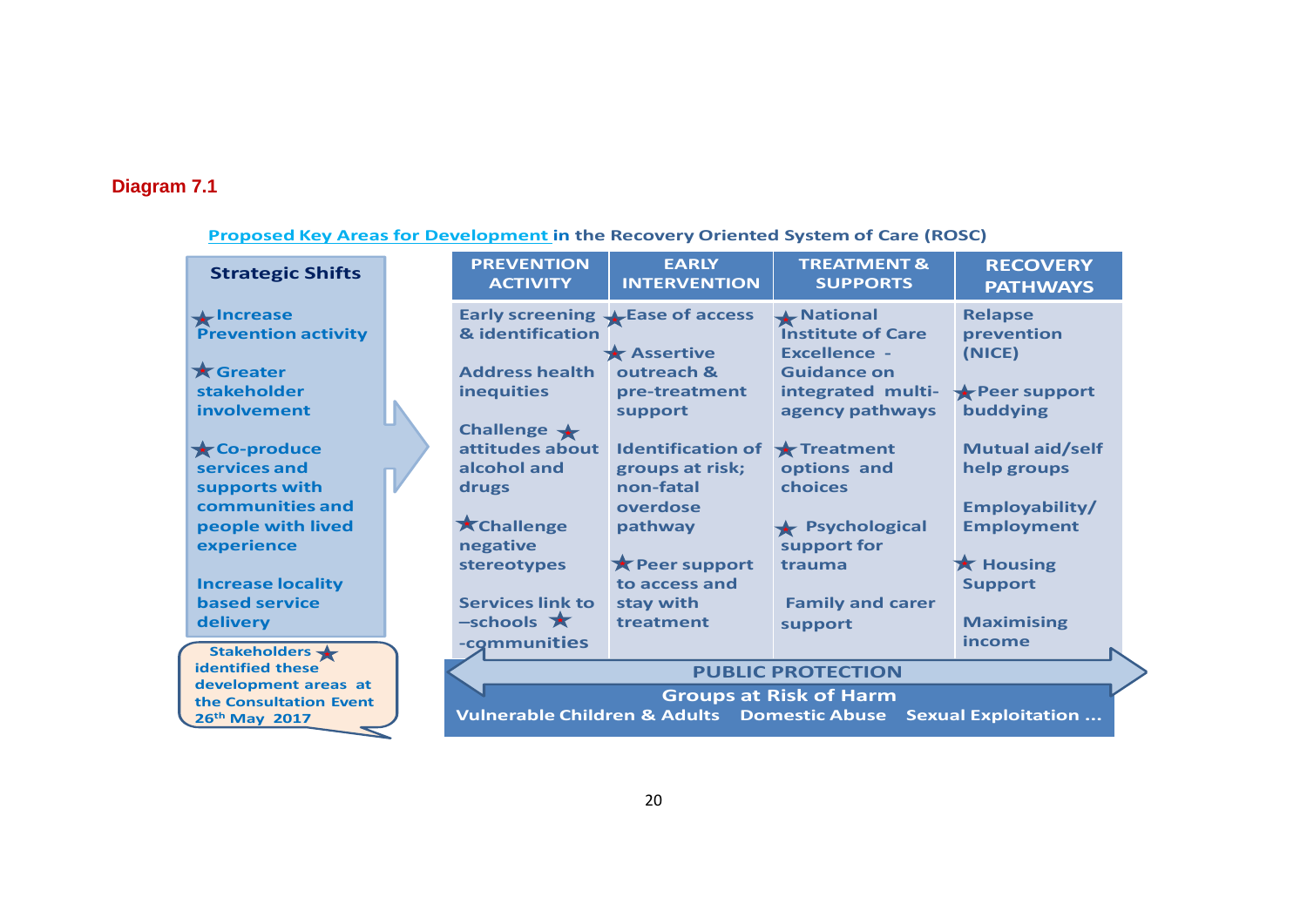## **7.2 Public Protection and the ROSC**

The integration of ADP support and strengthened links with the Protecting People structure in Dundee will draw a range of benefits from the well-established framework and partnership within which the range of multi-agency supports and interventions to protect people of all ages is planned and co-ordinated. Themed committees and partnerships include Child Protection, Adult Support and Protection, Violence Against Women, Alcohol and Drug, Suicide Prevention and Tayside Multi Agency Public Protection Arrangements (MAPPA).

The linking of substance misuse to the Public Protection approach reflects the increasing recognition that individuals experiencing the adverse effects are also affected by a range of other underlying issues. These issues include mental health, existing and historical trauma, learning disabilities, and victims of domestic abuse, prostitution and child sexual exploitation.

Services are targeted towards a shared vision; *"Dundee's people will have the protection they need, when they need it, to keep them safe from harm".* There are clear crossovers between each of the protection strategic themes and priorities.

### **8. GOVERNANCE ARRANGEMENTS FOR STRATEGIC PARTNERSHIPS**

In order to develop high quality alcohol and drug services, it will be important to foster strong connections with partners across the Health and Social Care Partnership. The emergence of a more integrated health and social care landscape with the delegation of alcohol and drug services to the Integration Authority requires the ADP to foster more robust joint governance arrangements with the Integration Joint Board. This will ensure strategic plans are well coordinated and aligned to operational development priorities, commissioning activity and performance management of services.

As the key strategic lead in shaping local priorities, the ADP will contribute in a range of ways to the decision-making structures and processes of the Health and Social Care Partnership to ensure alcohol and drug issues remain high on the agenda. This will make certain strategic and operational improvement plans are fully integrated and embedded within new health and social care arrangements.

#### **8.1 Finance and Resources**

In the light of budget challenges for drug and alcohol services, the ADP and IJB is currently undertaking a comprehensive review of current resources to take account of any efficiency savings required across the board, and to identify the level of resource available to continue further innovation and tests of change. This work is scheduled to conclude and report on findings and recommendations in the *Plan* by July of 2017. This will also herald the alignment of the ADP and IJB budget to establish a single robust financial framework.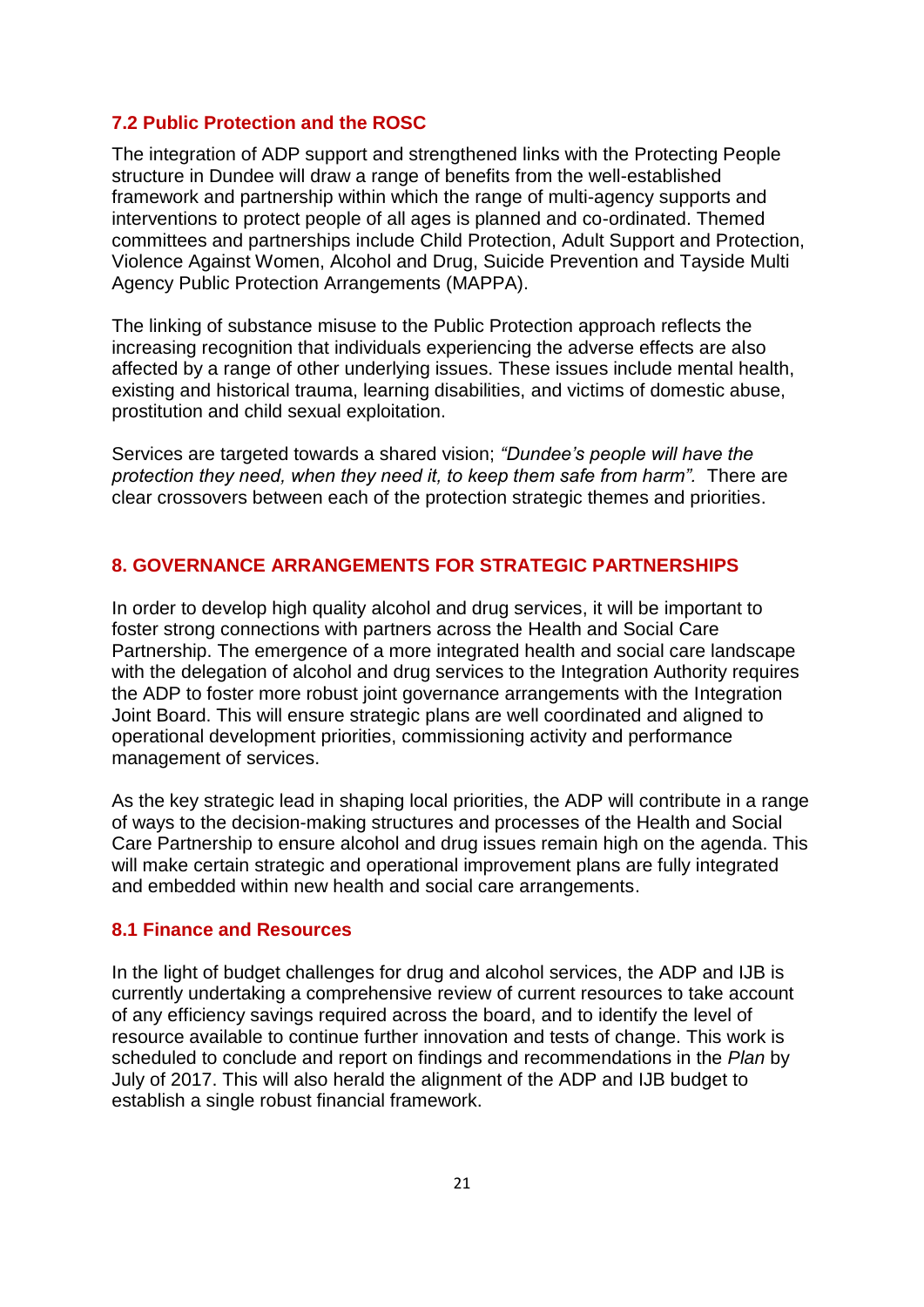### **8.2 A 'Whole System Approach' to the development of services**

The integration of health and social care services has already demonstrated a significant improvement in both service delivery models and outcomes for people. Drug and alcohol (NHS Tayside) services were managed through the Mental Health Directorate and transferred to the IJB at the latter part of 2016. The social work/care services and health services, alongside the commissioned services will be managed through a single management and service structure. This change provides an ideal opportunity to consider integrated pathways, redesign service models at both a statutory and commissioned level, and develop stronger links across the wider partnership arrangements (Community Planning Partnership and Integrated Children Services).

By bringing both strategic and operational functions closer together and aligning the IJB, ADP and partnership funding into an aligned budget it will be possible to make best use of the available resources while delivering the strategic priorities within a reduced financial framework.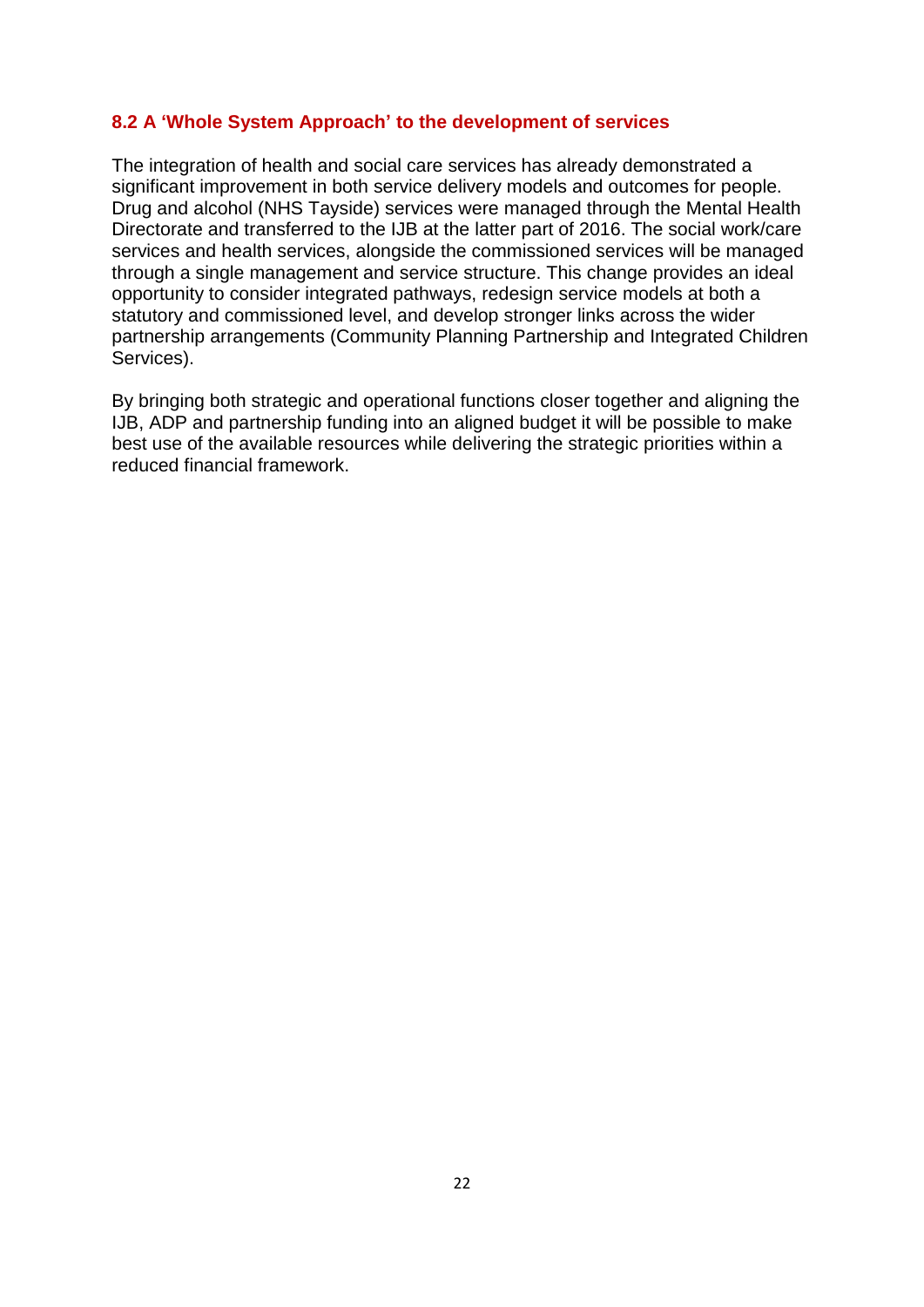# **9. ACTION PLAN 2017 – 2020 (to be completed)**

| <b>Key Priority</b>                                                                                                                                               | <b>Actions</b>                                                                                                                             | Lead | By when | <b>Progress</b> |
|-------------------------------------------------------------------------------------------------------------------------------------------------------------------|--------------------------------------------------------------------------------------------------------------------------------------------|------|---------|-----------------|
|                                                                                                                                                                   |                                                                                                                                            |      |         |                 |
|                                                                                                                                                                   | <b>Key actions</b>                                                                                                                         |      |         |                 |
| <b>Children &amp; Families</b>                                                                                                                                    | Improve identification and responses to children at<br>risk of harm from parental substance misuse                                         |      |         |                 |
| Children will have<br>improved life chances<br>and are safer where there<br>is a risk of early initiation<br>into alcohol and drug use,<br>or exposure to harm in | Increase family-focussed services that also support<br>parents to recover from substance misuse                                            |      |         |                 |
|                                                                                                                                                                   | Target and support groups of young people at risk<br>from early initiation into alcohol/drug use                                           |      |         |                 |
| family settings where                                                                                                                                             | Additional actions                                                                                                                         |      |         |                 |
| substances are misused                                                                                                                                            |                                                                                                                                            |      |         |                 |
|                                                                                                                                                                   |                                                                                                                                            |      |         |                 |
|                                                                                                                                                                   |                                                                                                                                            |      |         |                 |
|                                                                                                                                                                   |                                                                                                                                            |      |         |                 |
|                                                                                                                                                                   | <b>Key actions</b>                                                                                                                         |      |         |                 |
| <b>Prevention &amp;</b><br><b>Protection</b>                                                                                                                      | Increase education / prevention activities in schools                                                                                      |      |         |                 |
| An increased investment<br>on prevention activities<br>and early intervention<br>approaches, focusing on<br>children, young people<br>and communities             | Improve harm reduction services and responses to<br>non-fatal overdoses                                                                    |      |         |                 |
|                                                                                                                                                                   | Improve identification and responses to vulnerable<br>groups, including those at risk of drug death, and<br>commercial sexual exploitation |      |         |                 |
|                                                                                                                                                                   | Increase the provision of Alcohol Brief Interventions                                                                                      |      |         |                 |
|                                                                                                                                                                   |                                                                                                                                            |      |         |                 |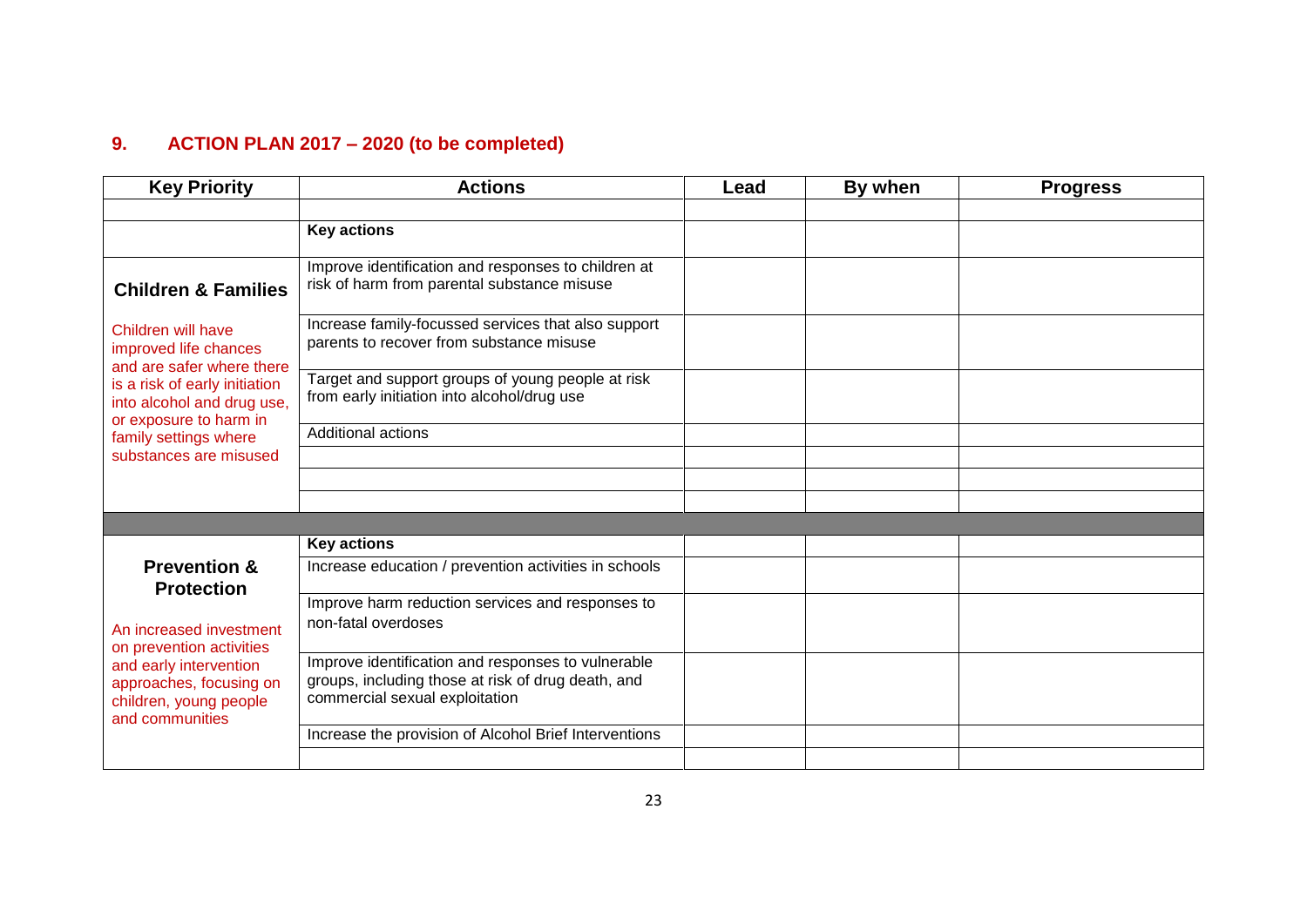| <b>Key Priority</b>                                                              | <b>Actions</b>                                                                                                                     | Lead | By when | <b>Progress</b> |
|----------------------------------------------------------------------------------|------------------------------------------------------------------------------------------------------------------------------------|------|---------|-----------------|
|                                                                                  | Additional actions                                                                                                                 |      |         |                 |
|                                                                                  |                                                                                                                                    |      |         |                 |
|                                                                                  |                                                                                                                                    |      |         |                 |
|                                                                                  |                                                                                                                                    |      |         |                 |
| <b>Recovery</b>                                                                  | Key actions                                                                                                                        |      |         |                 |
| A well-coordinated and                                                           | Increase access to specialist services by developing<br>clear and efficient pathways                                               |      |         |                 |
| effective Recovery<br><b>Oriented System of Care</b><br>with integrated pathways | Improve access to mutual-aid and peer-support<br>recovery groups                                                                   |      |         |                 |
| through services that<br>promote health, wellbeing<br>and help people achieve    | Extend the locality-based approach to the provision<br>of substance misuse services                                                |      |         |                 |
| their personal goals                                                             | Additional actions                                                                                                                 |      |         |                 |
|                                                                                  |                                                                                                                                    |      |         |                 |
|                                                                                  |                                                                                                                                    |      |         |                 |
|                                                                                  |                                                                                                                                    |      |         |                 |
|                                                                                  |                                                                                                                                    |      |         |                 |
|                                                                                  |                                                                                                                                    |      |         |                 |
|                                                                                  |                                                                                                                                    |      |         |                 |
| <b>Safer Communities</b>                                                         | <b>Key actions</b>                                                                                                                 |      |         |                 |
|                                                                                  | Manage the availability of alcohol through a revised                                                                               |      |         |                 |
| Individuals and                                                                  | alcohol overprovision assessment                                                                                                   |      |         |                 |
| communities are<br>knowledgeable about the                                       | Ensure a rapid and efficient response to discarded                                                                                 |      |         |                 |
| harmful effects of alcohol<br>overconsumption and                                | needles                                                                                                                            |      |         |                 |
| drug misuse, and are<br>supported to build<br>resilience                         | Create an on-going engagement process with local<br>communities to facilitate joint responses to the impact<br>of substance misuse |      |         |                 |